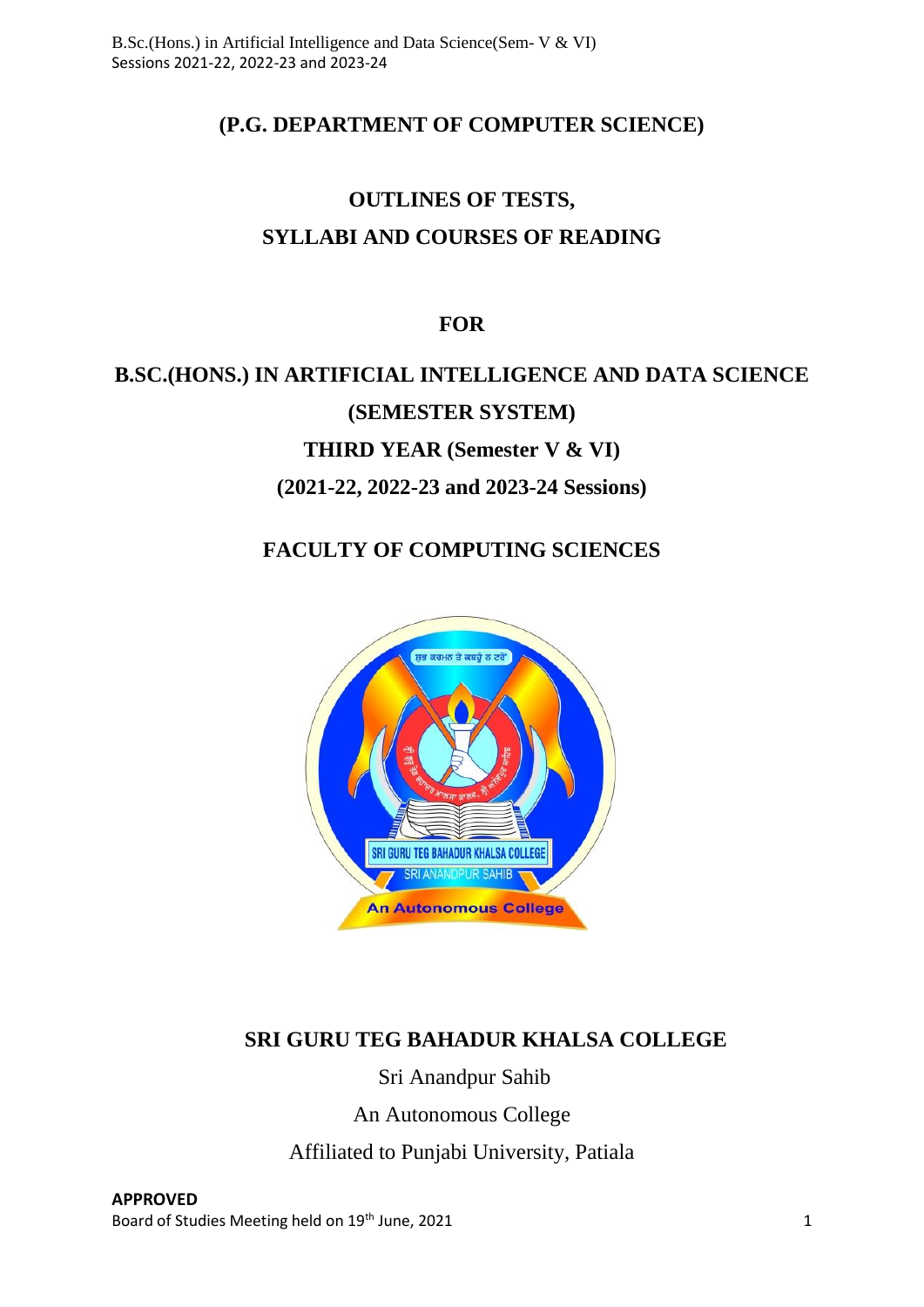#### **SYLLABI, OUTLINES OF PAPERS AND TESTS FOR B.Sc.(Hons.) in ARTIFICIAL INTELLIGENCE AND DATA SCIENCE Third Year - Fifth Semester Examinations For Session 2021-22, 2022-23 and 2023-24**

| <b>CODE</b><br>NO. | <b>TITLE OF THE PAPER</b>                | of<br><b>Schedule</b><br><b>Teaching</b><br>(Hrs/Week) |                |                | <b>TOTAL</b><br><b>HOURS</b> | <b>CREDITS</b> | <b>MARKS</b>    |                 |
|--------------------|------------------------------------------|--------------------------------------------------------|----------------|----------------|------------------------------|----------------|-----------------|-----------------|
|                    |                                          | L                                                      | Т              | P              |                              |                | <b>Internal</b> | <b>External</b> |
| <b>BSCHAI-151</b>  | R Programming & Machine                  | $\overline{4}$                                         | $\Omega$       | $\Omega$       | 4                            | 4              | 30              | 70              |
|                    | Learning                                 |                                                        |                |                |                              |                |                 |                 |
| <b>BSCHAI-152</b>  | Warehousing<br>Data<br>and               | $\overline{4}$                                         | $\Omega$       | $\Omega$       | 4                            | 4              | 30              | 70              |
|                    | Mining                                   |                                                        |                |                |                              |                |                 |                 |
| <b>BSCHAI-153</b>  | <b>Operating Systems</b>                 | 5                                                      |                | $\Omega$       | 6                            | 6              | 30              | 70              |
| <b>BSCHAI-154</b>  | <b>Computer Networks</b>                 | 5                                                      |                | $\Omega$       | 6                            | 6              | 30              | 70              |
| <b>BSCHAI-155</b>  | Software Lab-II (Based on<br>BSCHAI-151) | $\Omega$                                               | $\Omega$       | $\overline{4}$ | 4                            | $\overline{2}$ | 30              | 70              |
| <b>BSCHAI-156</b>  | Workshop in LINUX                        | $\overline{0}$                                         | $\overline{0}$ | $\overline{4}$ | $\overline{4}$               | $\overline{2}$ | 30              | 70              |
|                    | Total                                    | 18                                                     | 2              | 8              | 28                           | 24             | 180             | 420             |

#### **Note:**

#### **1. The break up of marks for the practical will be as under:**

| <i>i</i> . Internal Assessment                                          | 30 Marks |
|-------------------------------------------------------------------------|----------|
| ii. Viva Voce (External Evaluation)                                     | 30 Marks |
| iii. Lab Record Program Development and Execution (External Evaluation) | 40 Marks |

#### **2. The breakup of marks for the internal assessment for theory Subjects will be as under:**

| Mid semester test $-I$  | 10 Marks |
|-------------------------|----------|
| Mid semester test $-II$ | 10 Marks |
| Attendance              | 5 Marks  |
| Assignment              | 5 Marks  |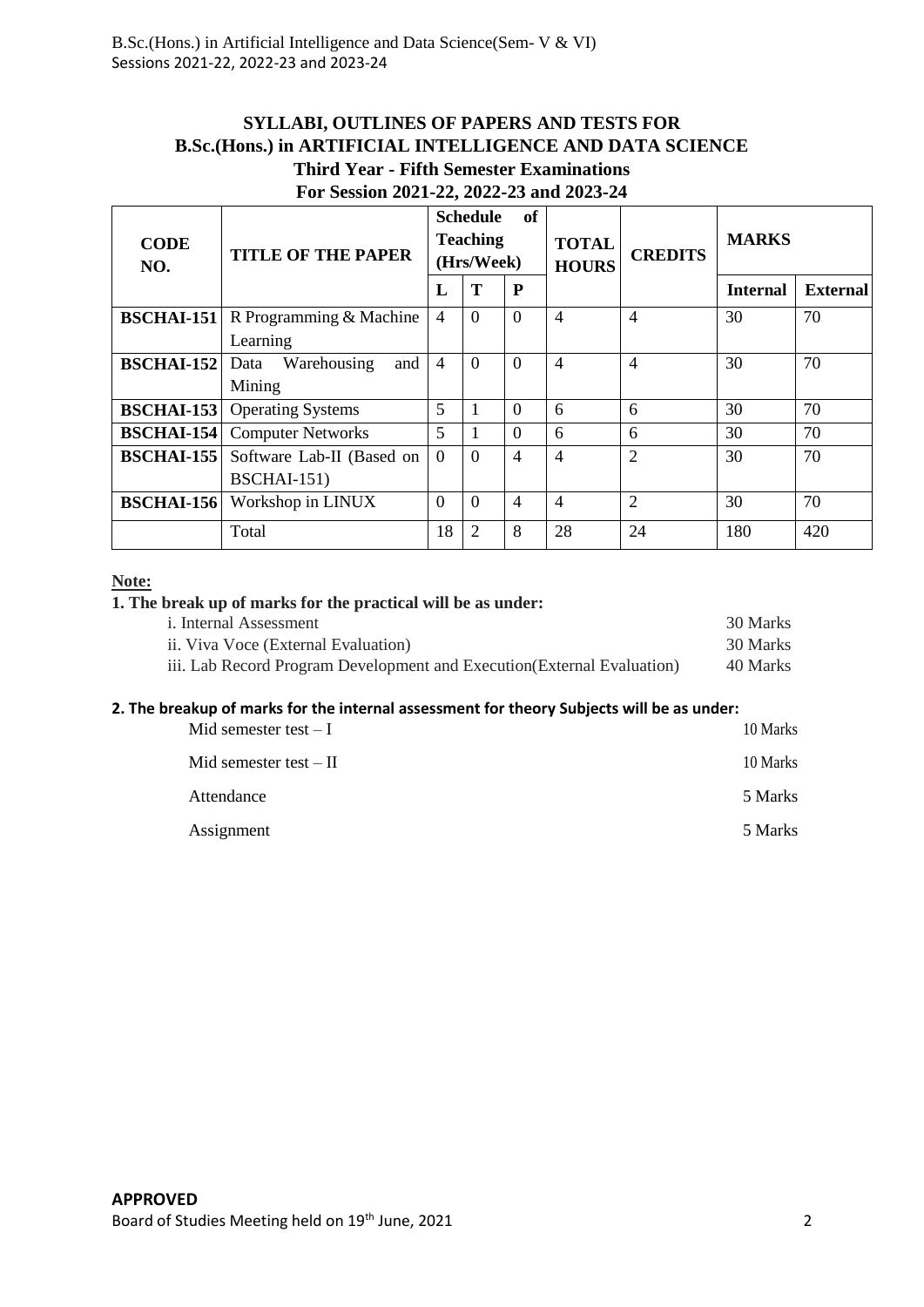#### **SYLLABI, OUTLINES OF PAPERS AND TESTS FOR B.Sc.(Hons.) in ARTIFICIAL INTELLIGENCE AND DATA SCIENCE Third Year - Sixth Semester Examinations For Session 2021-22, 2022-23 and 2023-24**

| <b>CODE</b><br>NO. | <b>TITLE OF THE</b><br><b>PAPER</b>                                 | <b>Schedule</b><br>of<br><b>Teaching</b><br>(Hrs/Week) |                |                | <b>TOTAL</b><br><b>HOURS</b> | <b>CREDIT</b><br>S | <b>MARKS</b>    |                 |
|--------------------|---------------------------------------------------------------------|--------------------------------------------------------|----------------|----------------|------------------------------|--------------------|-----------------|-----------------|
|                    |                                                                     | $\mathbf{L}$                                           | T              | P              |                              |                    | <b>Internal</b> | <b>External</b> |
| <b>BSCHAI-161</b>  | Big Data Analysis and<br>Visualization                              | $\overline{4}$                                         | $\theta$       | $\Omega$       | $\overline{4}$               | $\overline{4}$     | 30              | 70              |
| <b>BSCHAI-162</b>  | Web development<br><b>Using PHP</b>                                 | $\overline{4}$                                         | $\theta$       | $\Omega$       | $\overline{4}$               | $\overline{4}$     | 30              | 70              |
| <b>BSCHAI-163</b>  | <b>Cyber Security</b>                                               | 5                                                      | 1              | $\Omega$       | 6                            | 6                  | 30              | 70              |
| <b>BSCHAI-164</b>  | Software Lab-III<br>(Based on BSCHAI-<br>161)                       | $\Omega$                                               | $\Omega$       | $\overline{4}$ | $\overline{4}$               | $\overline{2}$     | 30              | 70              |
| <b>BSCHAI-165</b>  | Software Lab-IV<br>(Based on BSCHAI-<br>162)                        | $\theta$                                               | $\Omega$       | $\overline{4}$ | $\overline{4}$               | $\overline{2}$     | 30              | 70              |
| <b>BSCHAI-166</b>  | Minor Project (2)<br>Weeks In House<br><b>Industrial Training</b> ) | $\overline{0}$                                         | $\overline{0}$ | $\theta$       | $\overline{\phantom{a}}$     | 6                  | 30              | 70              |
|                    | Total                                                               | 13                                                     |                | 8              | 22                           | 24                 | 180             | 420             |

#### **Note:**

#### **1. The break up of marks for the practical will be as under:**

| <i>i</i> . Internal Assessment                                                            | 30 Marks |
|-------------------------------------------------------------------------------------------|----------|
| ii. Viva Voce (External Evaluation)                                                       | 30 Marks |
| iii. Lab Record Program Development and Execution (External Evaluation)                   | 40 Marks |
| 2. The breakup of marks for the internal assessment for theory Subjects will be as under: |          |
| Mid semester test $-I$                                                                    | 10 Marks |
| Mid semester test $-$ II                                                                  | 10 Marks |
| Attendance                                                                                | 5 Marks  |
| Assignment                                                                                | 5 Marks  |
|                                                                                           |          |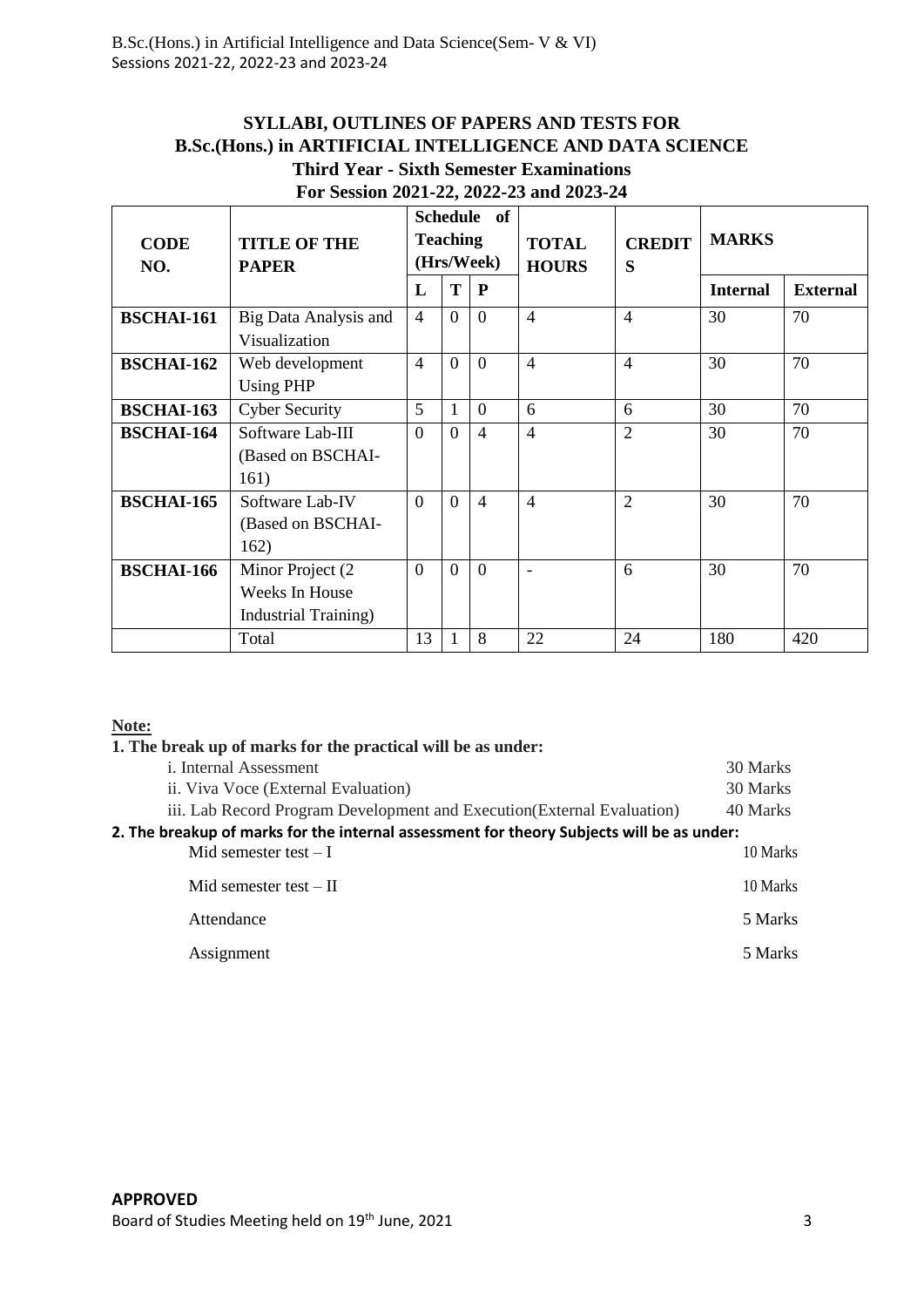#### **BSCHAI – 151 : R Programming & Machine Learning**

| <b>Maximum Marks: 100</b>       | Time Allowed: 3 Hours              |
|---------------------------------|------------------------------------|
| <b>External Examination: 70</b> | Pass Percentage: 35%               |
| Internal Assessment: 30         | <b>Teaching Hours: 4H per week</b> |
| <b>Credits: 4L</b>              |                                    |

#### **Instructions for the Paper Setter**

The question paper will consist of three sections: A, B & C. Sections A & B will have four questions each from the respective sections of the syllabus carrying 10.5 marks for each question. Section C will have 5-10 short-answer type questions carrying at total of 28 marks, which will cover the entire syllabus uniformly.

#### **Instructions for the Candidates**

Candidates are required to attempt two questions each from the sections A & B of the question paper and the entire section C.

#### **Course Objectives:**

- 1. Introduce R for Machine Learning.
- 2. Demonstrate the use of various libraries offered by R to manipulate, preprocess and visualize data.
- 3. To introduce students to the basic concepts and techniques of Machine Learning.
- 4. To introduce the concepts of regression methods, classification methods, clustering methods.

#### **Section A**

**Introduction** :Introduction to R & R studio; installing R and R packages ; **Basic data types**: numeric, integer, complex, character, logical ;**R Strings**; R Comments ;Conversion of data types ; **data structures**: Vector ,List , Matrices , Arrays ,Data Frames ,Factors; R Operators ,R Conditional Statements ,R Looping Statements ,R Functions.

**R Input & Output**: Reading from the Keyboard, Printing to the Screen, Reading a Matrix or Data Frame from a File, Reading a single File One Line at a Time ,Writing a Table to a File. **R Date & Time Classes**

**Reading & Writing files (csv file, jsonfile),** Basic manipulation functions: filter(), distinct(), arrange(), select(), rename(), mutate() and transmutate(), summarise(); visualizing data in R : R Plot, R Line , R Scatter Plot , R Pie chats , R Bars.

#### **Section B**

**Introduction to Machine Learning:** Basic definitions, ML applications, Life Cycle of machine learning, types of learning, hypothesis space and inductive bias, bias-variance trade off, over fitting & under fitting, Hyperparameters , evaluation, cross-validation .

**Linear Regression:** Introduction, Definition, (Linear functions and other functions), **Types of Linear Regression**: Simple Linear Regression, multiple linear Regressions, Linear regression Applications. Model Performance evaluation.

**Classification Techniques:** K-Nearest Neighbors, Support Vector Machines, Linear SVM , Nonlinear SVM, Decision Trees, Naïve Bayes classifier.

**Unsupervised Learning:** Hierarchical Clustering, K-means Clustering, Expectation Maximization (EM) Algorithm.

#### **APPROVED**

Board of Studies Meeting held on 19<sup>th</sup> June, 2021 4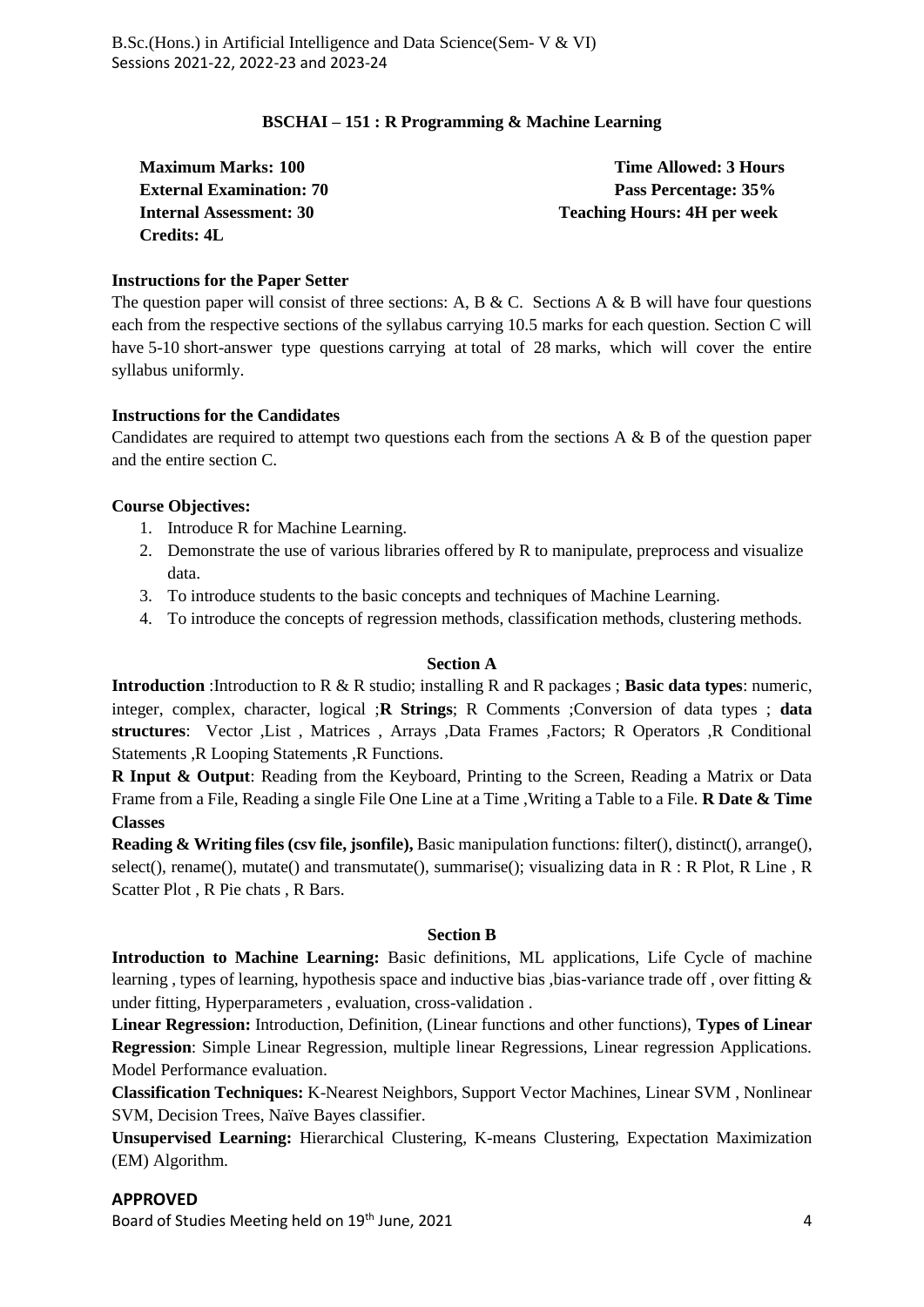#### **Learning Outcomes:**

Students will be able to:

- 1. Gain knowledge about basic concepts of Machine Learning.
- 2. Identify machine learning techniques suitable for a given problem.
- 3. Solve the problems using various machine learning techniques
- 4. Implement machine learning techniques using R.

#### **Text Books:**

- 1. Cory Lesmeister, Mastering Machine Learning with R, Packt Publishing
- 2. Abhijit Ghatak, Machine Learning with R, Springer

- 1. Kevin Murphy, Machine Learning, MIT Press
- 2. Sebastian Raschka and Vahid Mirjalili, Python Machine Learning, Packt Publishing 28
- 3. Shai Shalev-Shwartz, Shai Ben-David, Understanding Machine Learning: From Theory to Algorithms, Cambridge University Press
- 4. Stephen Marsland, Machine Learning: An Algorithmic Perspective CRC Press
- 5. Machine Learning Online Course: http://nptel.ac.in/courses/106105152/
- 6. Chio, Machine Learning & Security Protecting Systems with Data, Shroff Publications and **Distributors**
- 7. Conway, Machine Learning for Hackers, Shroff Publications and Distributors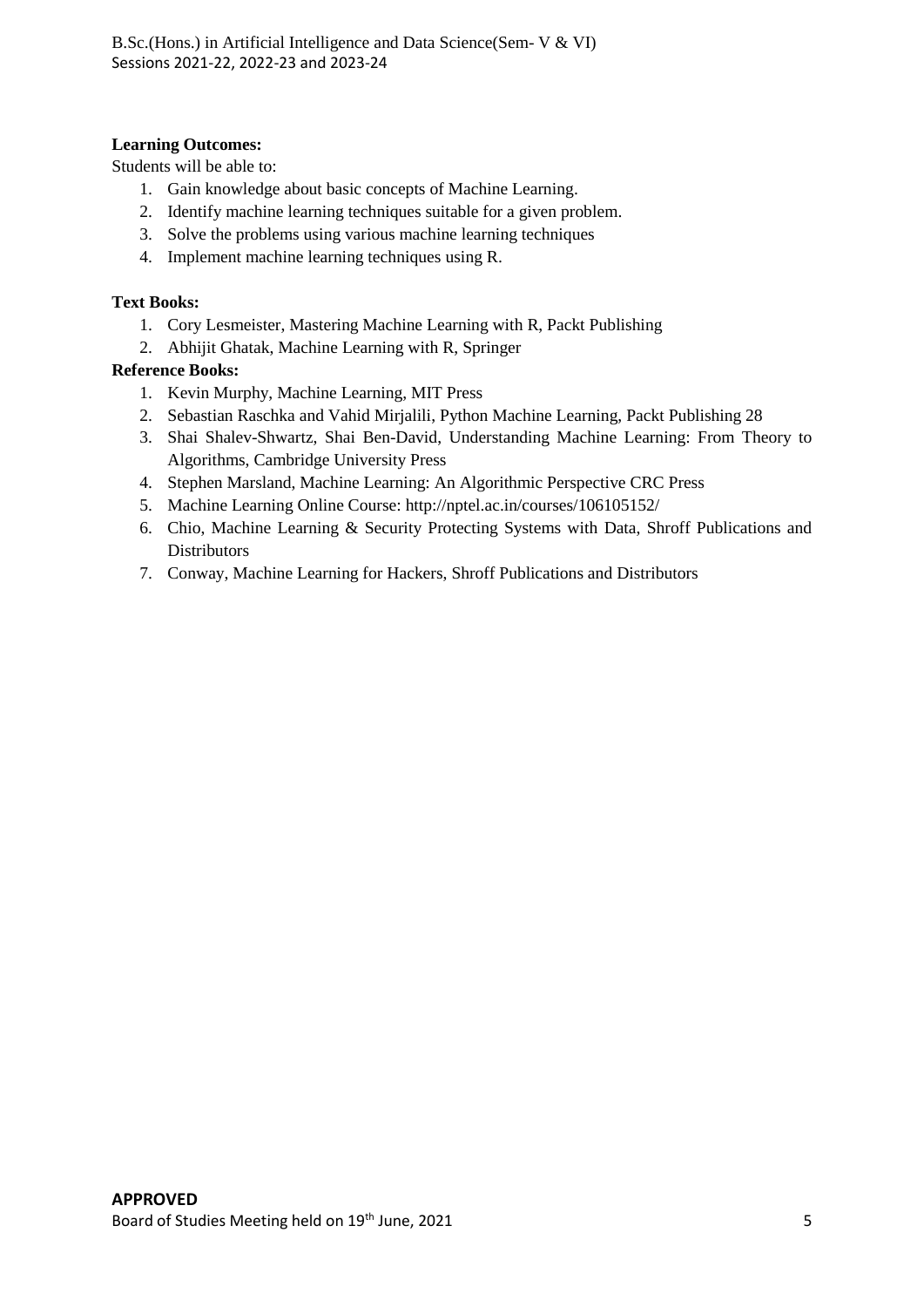#### **BSCHAI – 152 : Data Warehousing & Mining**

| <b>Maximum Marks: 100</b>       | Time Allowed: 3 Hours              |
|---------------------------------|------------------------------------|
| <b>External Examination: 70</b> | Pass Percentage: 35%               |
| <b>Internal Assessment: 30</b>  | <b>Teaching Hours: 4H per week</b> |
| <b>Credits: 4L</b>              |                                    |

#### **Instructions for the Paper Setter**

The question paper will consist of three sections: A, B & C. Sections A & B will have four questions each from the respective sections of the syllabus carrying 10.5 marks for each question. Section C will have 5-10 short-answer type questions carrying at total of 28 marks, which will cover the entire syllabus uniformly.

#### **Instructions for the Candidates**

Candidates are required to attempt two questions each from the sections  $A \& B$  of the question paper and the entire section C.

#### **Course Objectives:**

- 1. To identify the scope and essentiality of Data Warehousing and Mining.
- 2. To analyze data, choose relevant models and algorithms for respective applications.
- 3. To study spatial and web data mining.
- 4. To develop research interest towards advances in data mining.
- 5. To demonstrate the use of WEKA.

#### **Section A**

**Data Warehousing**: Basic Concepts, Characteristics of Data Warehouse, Need for Data Warehouse, Components of Data Warehouse, Why to have a separate Data Warehouse, Difference between Operational Database and Data Warehouse, Data Warehouse Architecture, ETL (Extract, Transform, and Load) Process, ETL vs ELT.

**Data Warehouse Modeling:** Data warehouse Model, Data Modeling Life Cycle, types of Data Warehouse Models.

**Data warehouse Design:** Approaches to Data Warehouse design: Top-Down Approach, Bottom-Up Approach, Difference between Top-Down and Bottom-Up Approach. **Data Warehouse Implementation.**

**OLAP:** What is OLAP (Online Analytical Processing), Need of OLAP, Characteristics of OLAP, OLAP vs OLTP, OLAP operations, Types of OLAP.

#### **Section B**

**Data Mining**: Introduction, Why Data Mining, Types of data and patterns that can be mined, Applications, Issues, Data Mining Techniques, Data Mining Implementation Process & Architecture, KDD Process, Data Mining Tools, Integration of a Data Mining System with a Data Warehouse.

**Data Pre-Processing:** An Overview, Data Cleaning, Data Integration, Data Reduction, Data Transformation and Data Discretization.

**Association Rule Mining and Classification**: Basic Concepts, Market Basket Analysis, Frequent Itemsets, Closed Itemsets and Association Rules. Frequent Itemset Mining Methods (Apriori Algorithm), From Association Analysis to Correlation Analysis, **Classification:** Basic Concepts, Decision Tree Induction, Bayesian Classification, Rule Based Classification.

**WEKA:** Introduction, Installation, Launching Explorer, Loading Data, File Formats, Preprocessing the Data, Classifiers, Clustering.

**APPROVED** Board of Studies Meeting held on 19<sup>th</sup> June, 2021 6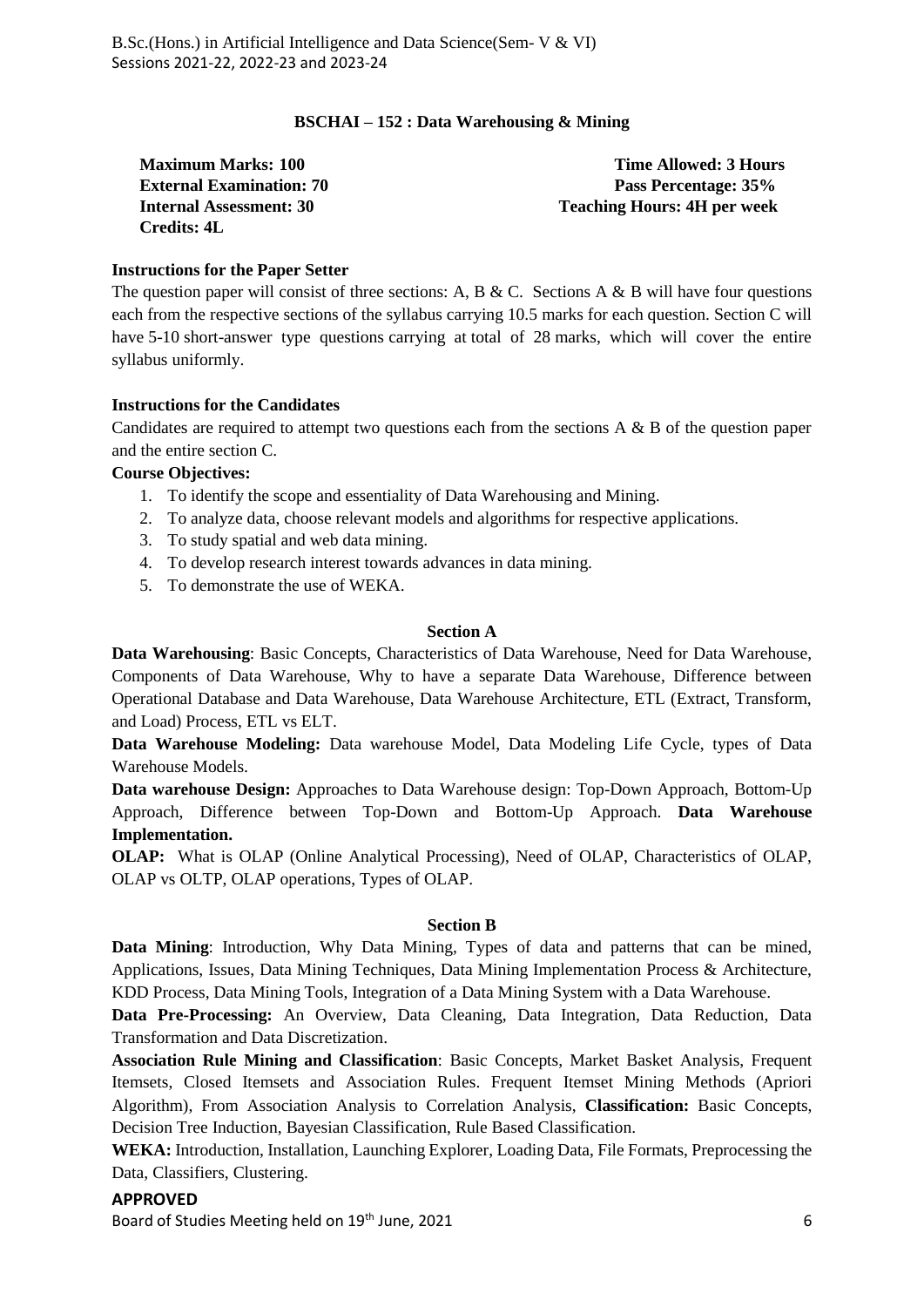#### **Learning Outcomes:**

Students will be able to:

- 1. Understand Data Warehouse fundamentals, Data Mining Principles
- 2. Design data warehouse with dimensional modelling and apply OLAP operations.
- 3. Identify appropriate data mining algorithms to solve real world problems

4. Compare and evaluate different data mining techniques like classification, prediction, clustering and association rule mining

5. Describe complex data types with respect to spatial and web mining.

6. Use WEKA tool efficiently.

#### **References:**

1. Han, Kamber "Data Mining: Concepts and Techniques" Morgan Kaufmann

2. Romez Elmasri, Shamkant B.Navathe, *'Fundamentals of Database Systems'* Pearson Education.

3. Silberschatz, Korth, Sudershan "Database System Concepts" 4th Ed. McGraw Hill

4. Connolly & Begg "Database Systems – A practical approach to design, Implementation and Management, 3rd Ed. Pearson Education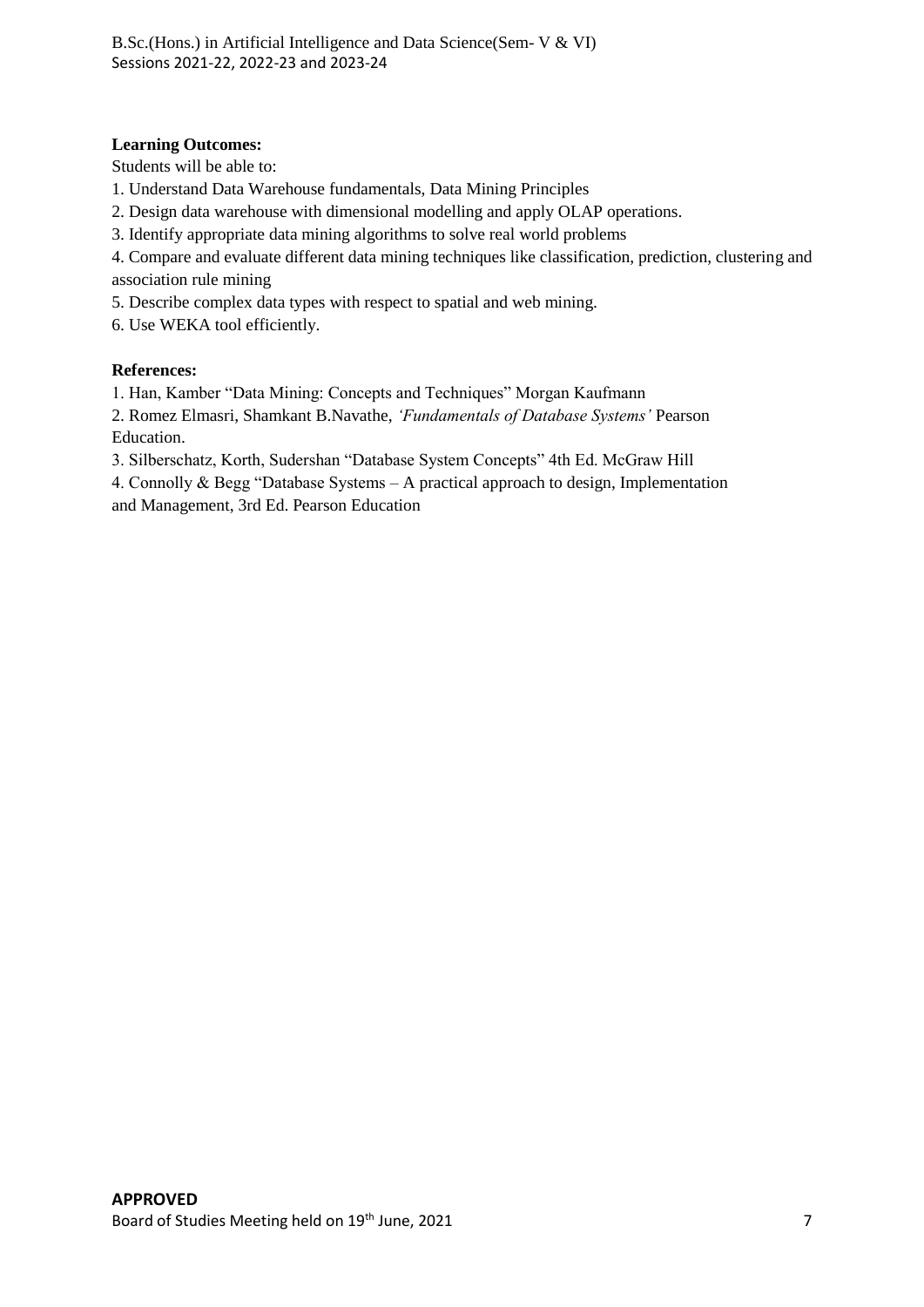#### **BSCHAI – 153 : Operating Systems**

**Credits: 5L+1T**

**Maximum Marks: 100 Time Allowed: 3 Hours External Examination: 70 Pass Percentage: 35% Internal Assessment: 30 Teaching Hours: 6H per week**

#### **Instructions for the Paper Setter**

The question paper will consist of three sections: A, B & C. Sections A & B will have four questions each from the respective sections of the syllabus carrying 10.5 marks for each question. Section C will have 5-10 short-answer type questions carrying at total of 28 marks, which will cover the entire syllabus uniformly.

#### **Instructions for the Candidates**

Candidates are required to attempt two questions each from the sections  $A \& B$  of the question paper and the entire section C.

#### **Course Objectives:**

- 1. To introduce basic concepts and functions of operating systems.
- 2. To understand the concept of process, thread and resource management.
- 3. To understand the concepts of process synchronization and deadlock.
- 4. To understand various Memory, I/O and File management techniques.

#### **SECTION-A**

Operating System – Definition, Need, Services, Types of operating systems: simple batch system, multi programmed batch system, time sharing system, parallel system, distributed system, real time system, personal computer system. Operating system components, operating system services, system calls.

Process Management – Process definition, Process state, Process scheduling, Operations on processes, Basic concepts of thread, Difference between process and thread.

CPU Scheduling – Basic concepts, Scheduling Criteria, Scheduling Algorithms – FCFS, SJF, Round Robin and Multilevel Queue Scheduling.

#### **SECTION-B**

Deadlocks – Characteristics of deadlocks, methods for handling deadlocks, deadlock prevention, deadlock avoidance

Memory Management – Logical versus Physical address space, swapping, contiguous allocation, Paging, Concept of Virtual memory, Implementation by Demand Paging, Page replacement algorithms – FIFO, Optimal, LRU, Concept of thrashing.

File Management – Allocation methods: Contiguous allocation, Linked allocation and Indexed allocation;

Device Management – Disk Scheduling: FCFS, SSTF, SCAN, C-SCAN, LOOK.

#### **Learning Outcomes:**

1. Understand role of Operating System in terms of process, memory, file and I/O management. 2. Apply and analyse the concept of a process, thread, mutual exclusion and deadlock.

3. Evaluate performance of process scheduling algorithms. 4. Apply and analyse the concepts of memory management techniques.

5. Evaluate the performance of memory allocation and replacement techniques.

6. Apply and analyze different techniques of file and I/O management.

#### **APPROVED**

Board of Studies Meeting held on 19<sup>th</sup> June, 2021 **8** and the studies of the studies of the studies of the studies of the studies of the studies of the studies of the studies of the studies of the studies of the studies o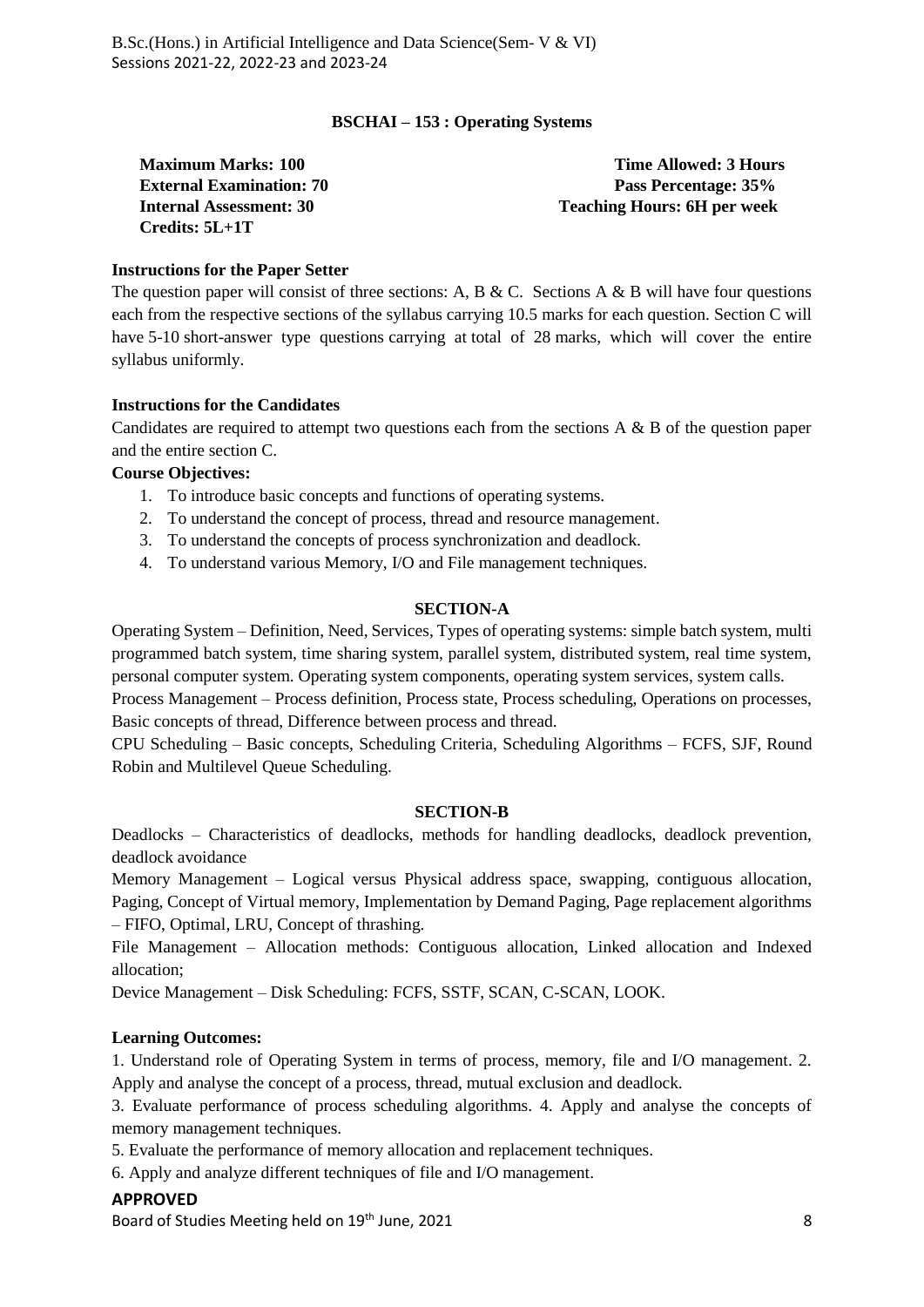#### **Text Book:**

1. Abraham Silberschatz, Peter B. Galvin, Operating System Concepts, Addison –Wesley Publishing Co. Engineering, Third Edition 2005,Pankaj Jalote, Narosa Publications. 5th Edition.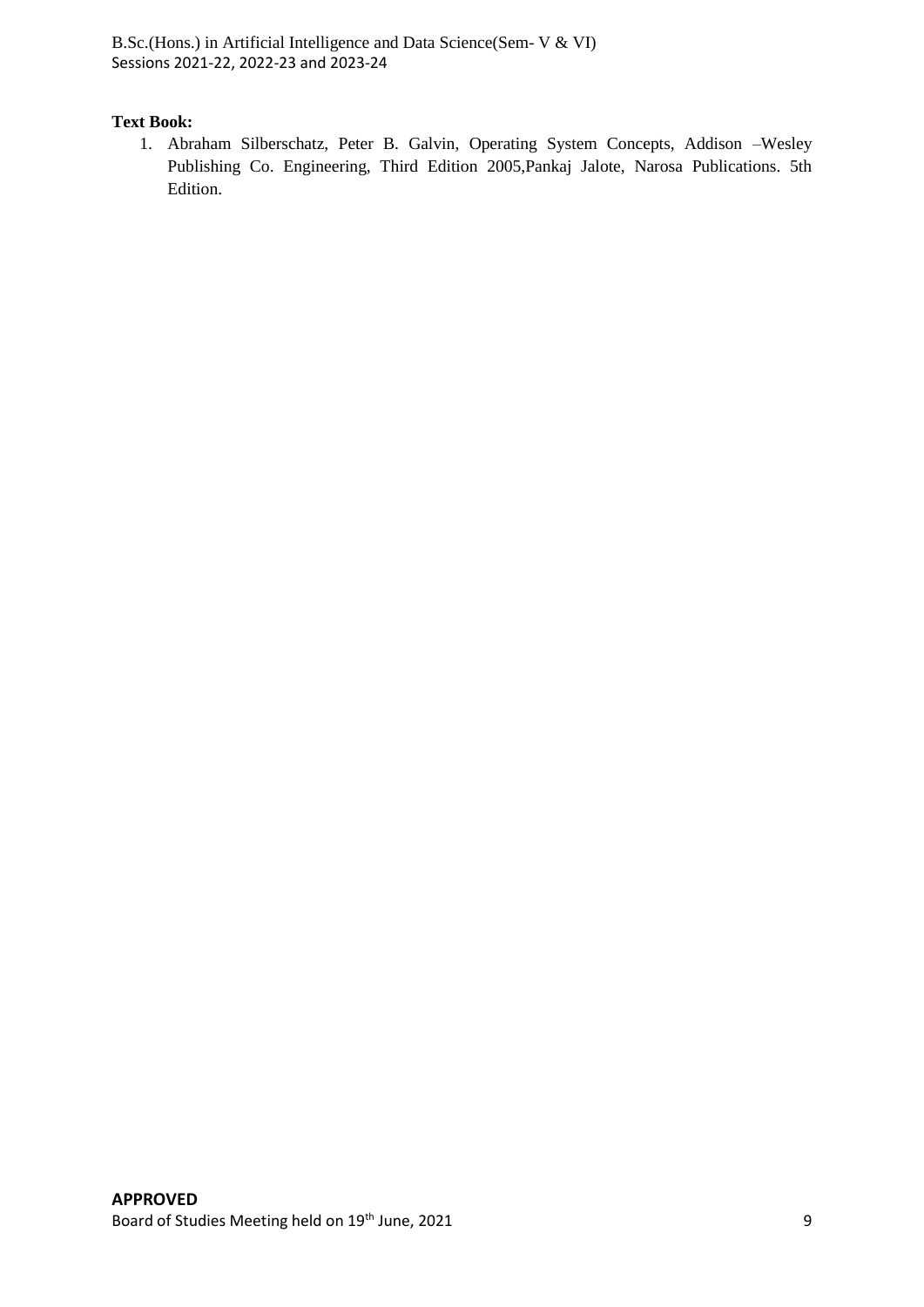#### **BSCHAI – 154 : Computer Networks**

**Credits: 5L+1T**

**Maximum Marks: 100 Time Allowed: 3 Hours External Examination: 70 Pass Percentage: 35% Internal Assessment: 30 Teaching Hours: 6H per week**

#### **Instructions for the Paper Setter**

The question paper will consist of three sections: A, B & C. Sections A & B will have four questions each from the respective sections of the syllabus carrying 10.5 marks for each question. Section C will have 5-10 short-answer type questions carrying at total of 28 marks, which will cover the entire syllabus uniformly.

#### **Instructions for the Candidates**

Candidates are required to attempt two questions each from the sections  $A \& B$  of the question paper and the entire section C.

#### **Course Objectives:**

1. Study the basic taxonomy and terminology of the computer networking and enumerate the layers of OSI model and TCP/IP model.

2. Acquire knowledge of Application layer and Presentation layer paradigms and protocols.

3. Study Session layer design issues, Transport layer services, and protocols.

4. Gain core knowledge of Network layer routing protocols and IP addressing.

5. Study data link layer concepts, design issues, and protocols.

6. Read the fundamentals and basics of Physical layer, and will apply them in real time applications.

#### **SECTION-A**

Introduction to Computer networks, Applications, Network hardware and Software (protocol hierarchies, design issues for layers, interfaces and services: connection oriented and connection less), Network structure and architecture- point to point, multicast, broadcast, Classification of networks-LAN, MAN and WAN. Reference models, the OSI reference model, TCP / IP reference model. Comparison between OSI and TCP / IP models. LAN Protocols: CSMA, CSMA/CD, Data Link Layer: Design issues, Services to network layer, Framing, Error control, Flow control.

#### **SECTION-B**

Network layer: Design issues, Services to the transport layer, Routing algorithms- Static/ non-adaptive and dynamic/adaptive algorithms. Congestion control algorithms – the leaky bucket algorithm, the token bucket algorithm.

Transport layer protocols- TCP, UDP.

Application layer: The DNS Name Space, Electronic Mail, The World Wide Web, Network security: Introduction to cryptography, substitution ciphers, transposition ciphers, one-time pads, two fundamental cryptographic principles, public-key algorithms (RSA), digital signatures.

#### **Course Outcomes:**

1. Describe the functions of each layer in OSI and TCP/IP model.

2. Classify the routing protocols and analyze how to assign the IP addresses for the given network.

#### **APPROVED**

Board of Studies Meeting held on 19<sup>th</sup> June, 2021 10 and the studies of the studies of the studies of the studies of the studies of the studies of the studies of the studies of the studies of the studies of the studies of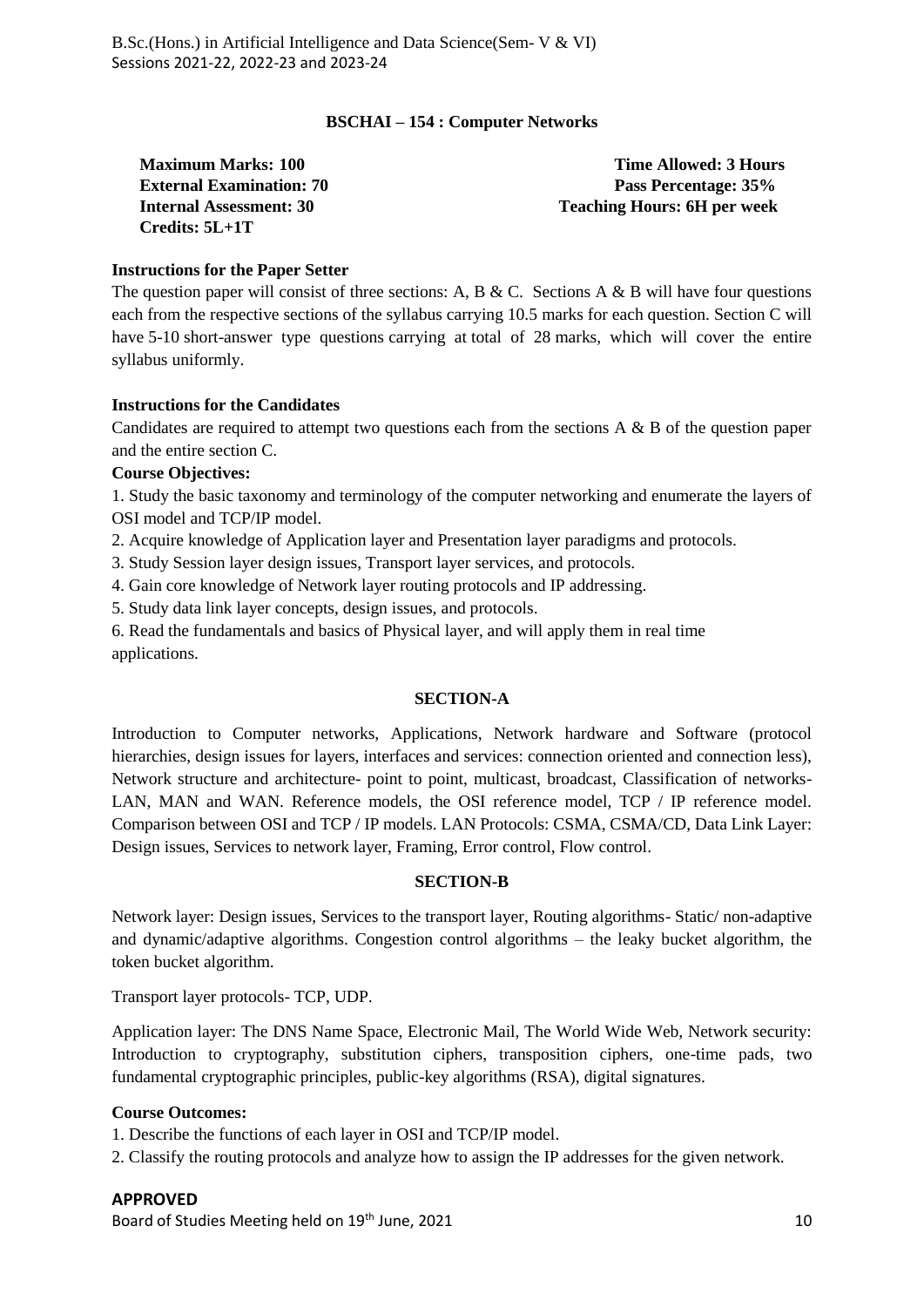3. Explain the types of transmission media with real time applications.

4. Identify information security goals, classical encryption techniques and acquire fundamental knowledge on the concepts of finite fields and number theory.

5. Understand, compare and apply different encryption and decryption techniques to solve problems related to confidentiality and authentication

6. Apply the knowledge of cryptographic checksums and evaluate the performance of different message digest algorithms for verifying the integrity of varying message sizes.

#### **Text Book:**

1. B Forouzan, Introduction to data communication and networking **Reference Books:**

1. A S Tanenbaum, Computer Networks.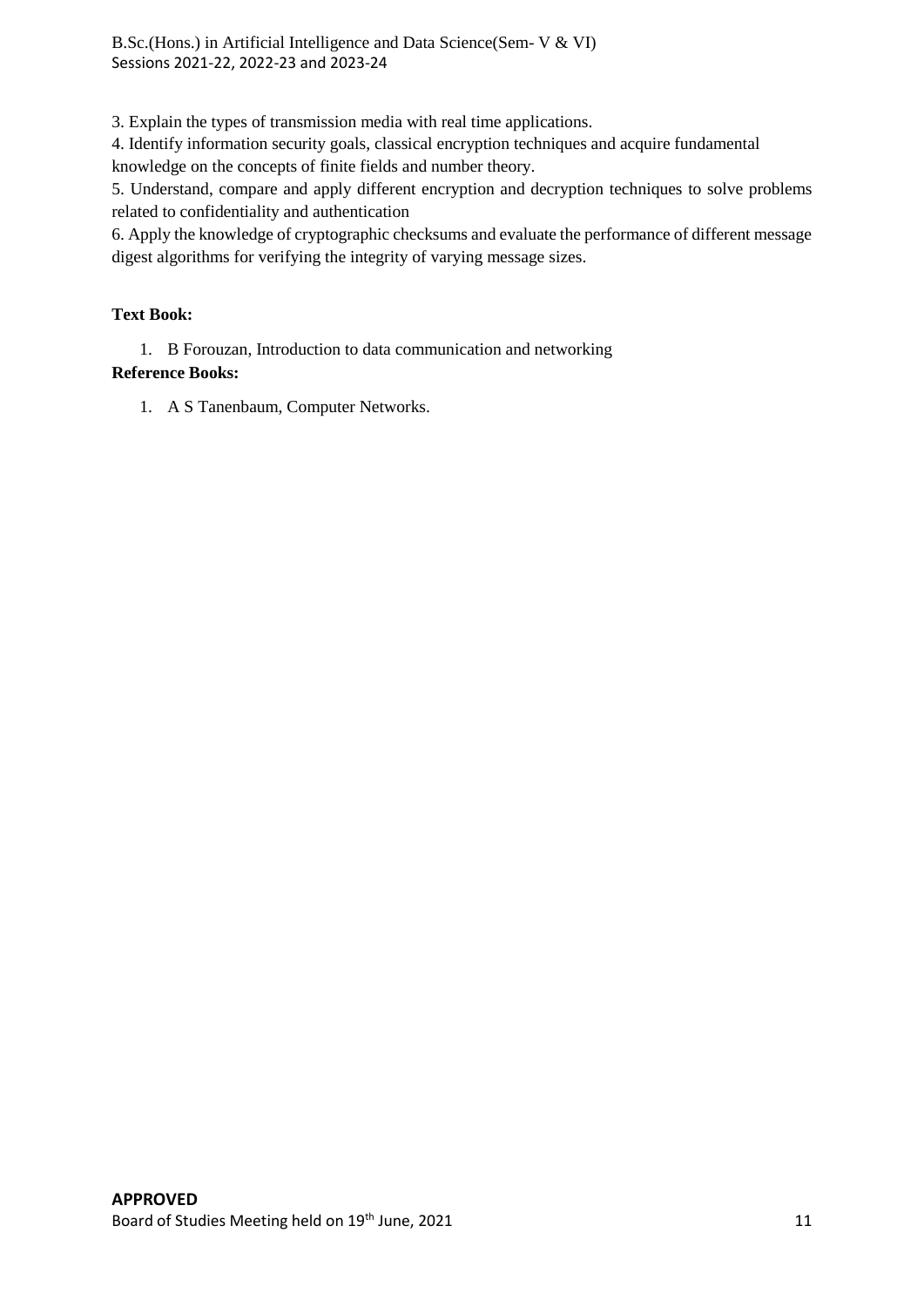#### **BSCHAI – 155 : Software Lab-II (Based on BSCHAI-151)**

**Maximum Marks: 100 Time Allowed: 3 Hours Credits: 2P**

**External Examination: 70 Pass Percentage: 35% Internal Assessment: 30 Teaching Hours: 4H per week**

This course will mainly comprise of exercises on the basis of the following theory paper BSCHAI-151: **R Programming & Machine Learning**.

**\*The splitting of marks is as under: Maximum Marks for Continuous Assessment: 30 Maximum Marks for University Examination: 70**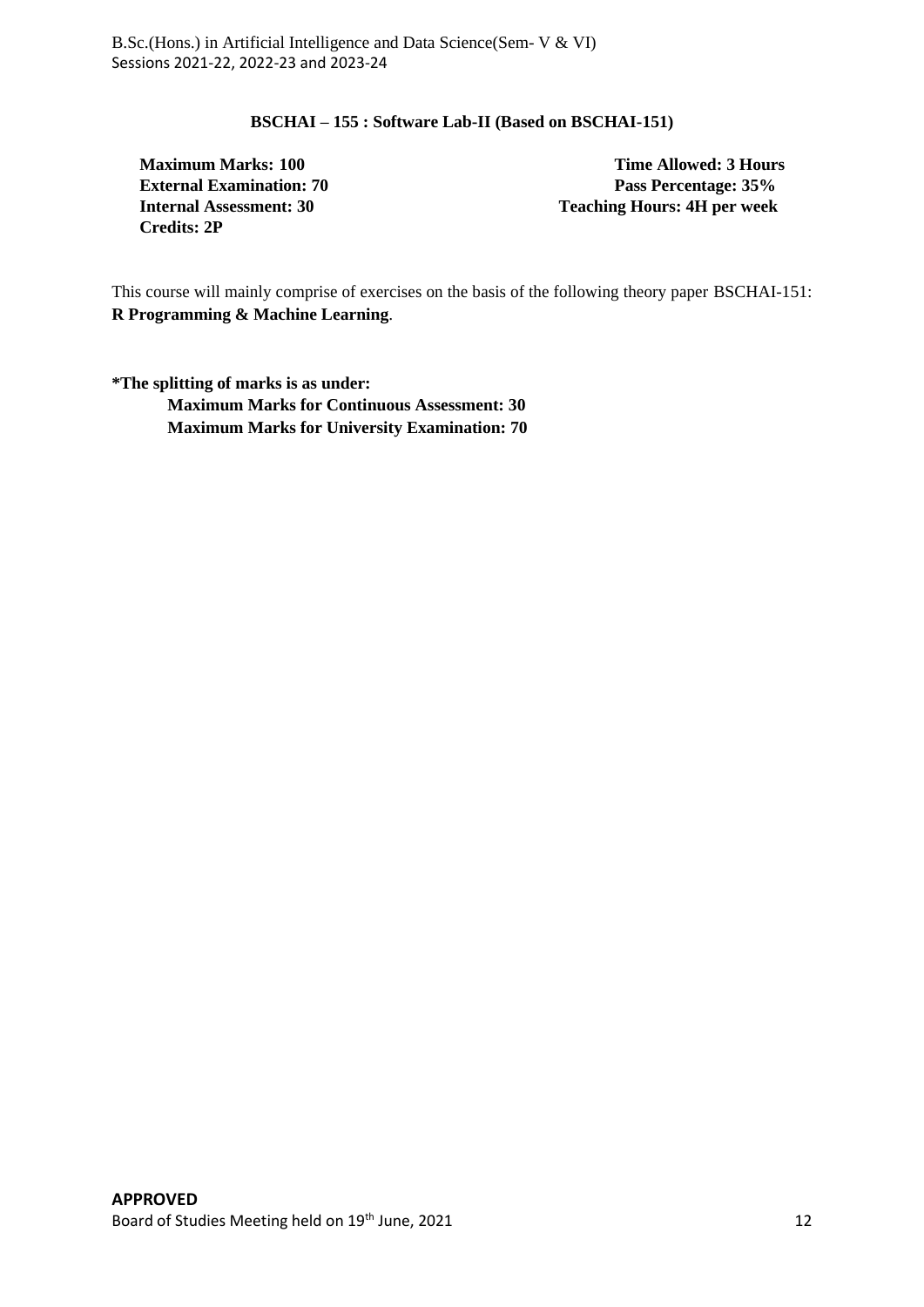#### **BSCHAI – 156 : Workshop in Linux**

**Maximum Marks: 100 Time Allowed: 3 Hours Credits: 2P**

**External Examination: 70 Pass Percentage: 35% Internal Assessment: 30 Teaching Hours: 4H per week**

#### **Course Objectives:**

1 To understand and make effective use of linux utilities and shell scripting language to solve problems 2 To implement standard linux utilities like mv,cp,ls etc…

3 To Develop the skills the necessary for systems programming including file system programming, process and signal management and interprocess communication

In this workshop, students are required to perform activities based on Linux:

- 1. Commands wd, cd, mkdir, cat,more,less,head,tail,ls,date, cal, rmdir, mv,rm,cp
- 2. Demonstration of chmod command
- 3. [How to list hidden files/directories](https://www.howtoforge.com/linux-ls-command/#-how-to-list-hidden-filesdirectories)
- 4. [How to skip current \(.\) and previous directory \(..\) entries](https://www.howtoforge.com/linux-ls-command/#-how-to-skip-current-and-previous-directory-entriesnbspin-the-output) in the output
- 5. [How to display files/directories in reverse order](https://www.howtoforge.com/linux-ls-command/#-how-to-display-filesdirectories-in-reverse-order)
- 6. [How to sort ls command output based on file extensions](https://www.howtoforge.com/linux-ls-command/#-how-to-sort-ls-command-output-based-on-file-extensions)
- 7. [How to sort files based on modification time](https://www.howtoforge.com/linux-ls-command/#-how-to-sort-files-based-on-modification-time)
- 8. [How to list subdirectories recursively](https://www.howtoforge.com/linux-ls-command/#-how-to-list-subdirectories-recursively)
- 9. [How to list filenames along with their inode numbers](https://www.howtoforge.com/linux-ls-command/#-how-to-list-filenames-along-with-their-inode-numbers)
- 10. [How to display detailed information about files and directories](https://www.howtoforge.com/linux-ls-command/#-how-to-display-detailed-information-about-files-and-directories)
- 11. [How to display author information](https://www.howtoforge.com/linux-ls-command/#-how-to-display-author-information)
- 12. Write a Shell Script to check entered number is negative positive or zero.
- 13. Write a Shell Script For Cheking Even/Odd numbers Using && Operator
- 14. Write a Shell Script For Removing Duplicate Lines from Files.

#### **Learning Outcomes:**

- 1. Students will be able to understand the basic commands of linux operating system and can write shell scripts.
- 2. Students will be able to create file systems and directories and operate them

- 1. Tim Parker : Linux Unleashed Third Edition, Techmedia, 1999.
- 2. Tackett, J : Special Edition using LINUX, PHI.
- 3. Norton, P. : Complete guide to LINUX, Techmedia.
- 4. Komarinski, M : LINUX System Administration Handbook, AW.
- 5. SUMITABHA DAS : UNIX Concepts & Application 2nd Edition, Tata McGraw-Hill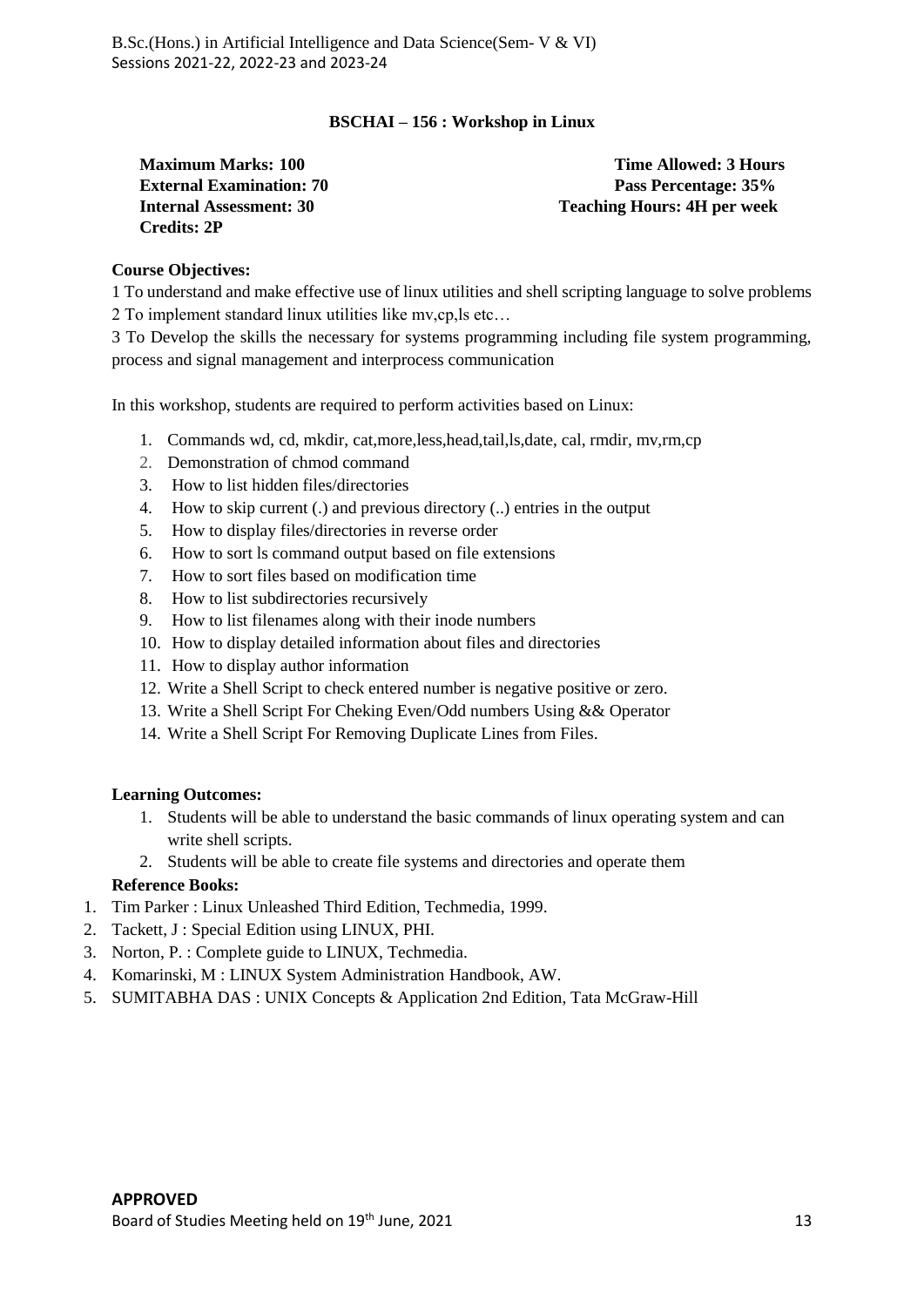#### **BSCHAI – 161 : Big Data Analysis and Visualization**

**Credits: 4L**

**Maximum Marks: 100 Time Allowed: 3 Hours External Examination: 70 Pass Percentage: 35% Internal Assessment: 30 Teaching Hours: 4H per week**

#### **Instructions for the Paper Setter**

The question paper will consist of three sections: A, B & C. Sections A & B will have four questions each from the respective sections of the syllabus carrying 10.5 marks for each question. Section C will have 5-10 short-answer type questions carrying at total of 28 marks, which will cover the entire syllabus uniformly.

#### **Instructions for the Candidates**

Candidates are required to attempt two questions each from the sections  $A \& B$  of the question paper and the entire section C.

#### **Course Objectives:**

- 1. To provide an overview of an exciting growing field of big data analytics.
- 2. To introduce the tools required to manage and analyze big data like Hadoop, MapReduce.
- 3. To teach the fundamental techniques and principles in achieving big data analytics with scalability and streaming capability.
- 4. To enable students to have skills that will help them to solve complex real-world problems in for decision support.

#### **Section A**

**Data Gathering and Preparation:** Data formats, parsing and transformation, Scalability

and real-time issues, Data Cleaning: Consistency checking, Heterogeneous and missing data, Data Transformation and segmentation

**Exploratory Analysis:** Descriptive and comparative statistics, Clustering and association, Hypothesis Generation,

**Visualization:** Designing visualizations, Time series, Geo-located data, Correlations and connections, Hierarchies and networks, interactivity

#### **Section B**

**Big Data Technology:** Definition , Evolution Of Big Data, Characteristics Of Big Data , Challenges , Application Domains ,Big Data Life Cycle, Big Data Analytics - Methodology , Core Deliverables Fundamental of Big Data Types, Big data Technology Components, Big Data Architecture, Models for Big Data.

**Big Data Tools:** Hadoop: Introduction to Hadoop Ecosystem, HDFS, Map-Reduce programming, Spark, PIG, JAQL, Understanding Text Analytics and Big Data, Predictive Analysis of Big Data, Role of Data Analyst

#### **Learning Outcomes:**

1. Understand the key issues in big data management and its associated applications in intelligent business and scientific computing.

2. Acquire fundamental enabling techniques and scalable algorithms like Hadoop, Map Reduce NO SQL in big data analytics.

3. Interpret business models and scientific computing paradigms, and apply software tools for big data analytics.

#### **APPROVED**

Board of Studies Meeting held on 19<sup>th</sup> June, 2021 14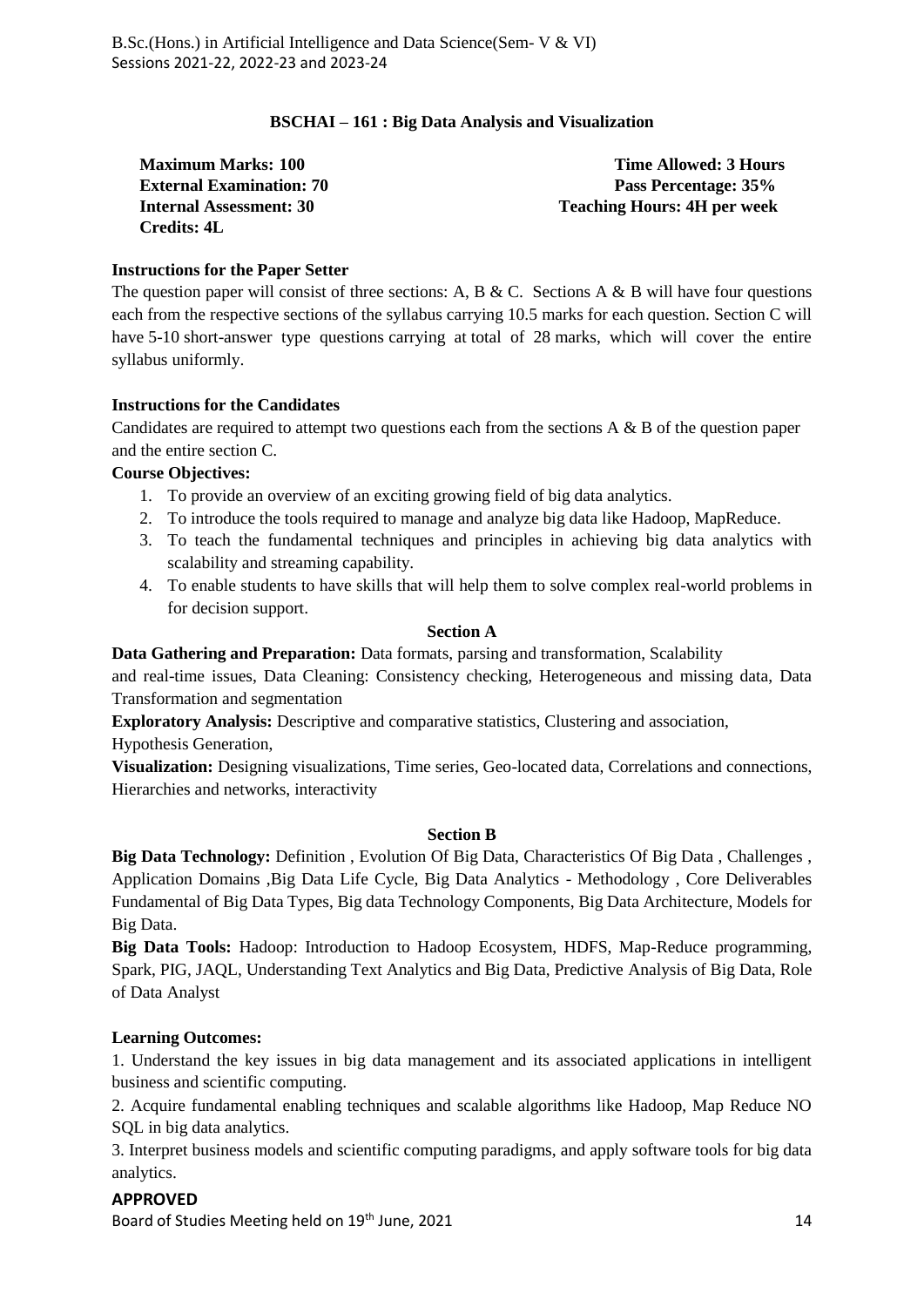4. Achieve adequate perspectives of big data analytics in various applications like recommender systems, social media applications etc.

- 1. Glenn J. Myatt, Making sense of Data: A practical Guide to Exploratory Data Analysis and Data Mining, WileyBlackwell.
- 2. Anil Maheshwari, Data Analytics Make Accesible, Orilley Publications.
- 3. A. Croll and B. Yoskovitz Lean Analytics: Use Data to Build a Better Startup Faster, Oreilley Publications,st Edition.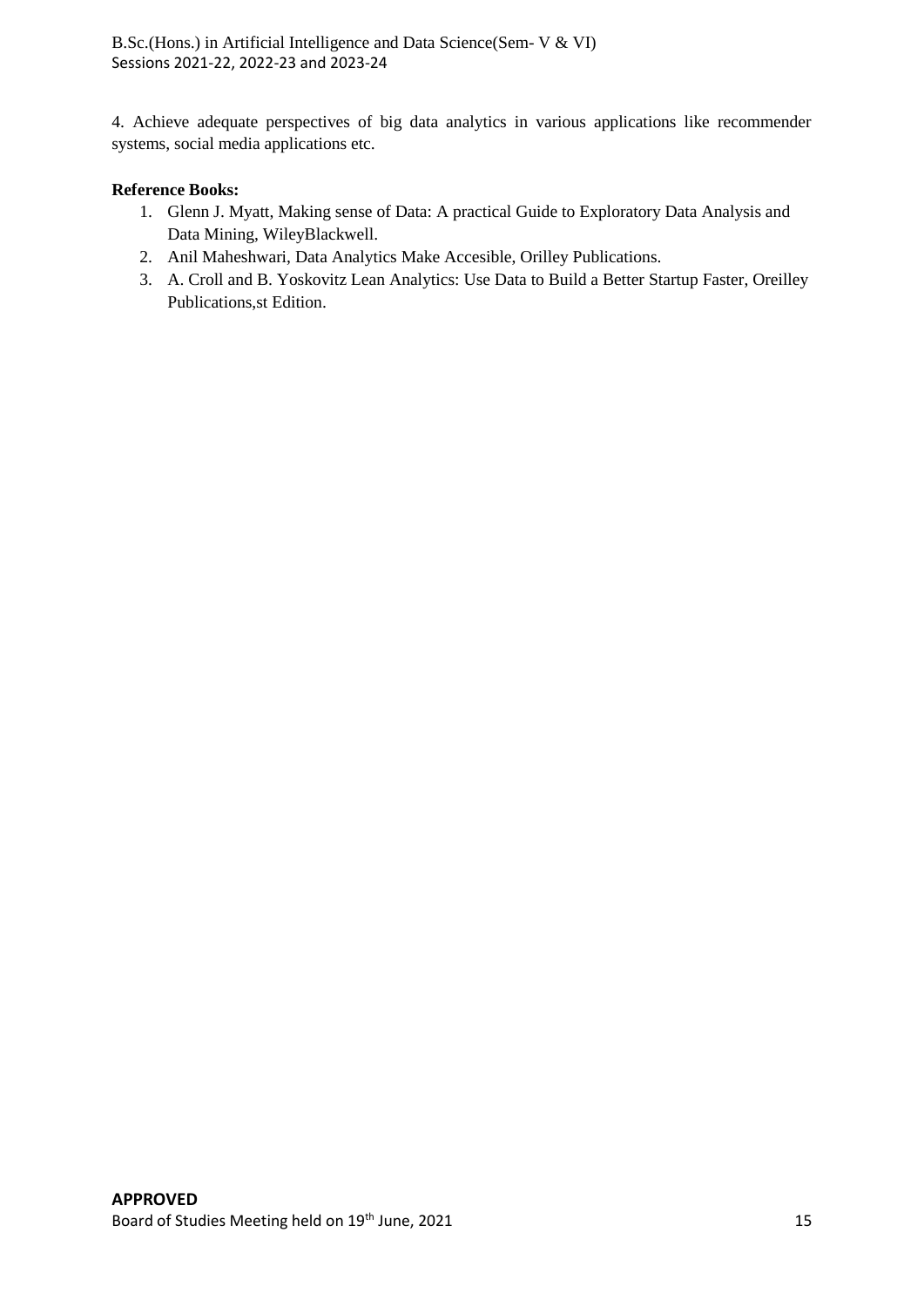#### **BSCHAI – 162 : Web Development using PHP and MYSQL**

**Credits: 4L**

**Maximum Marks: 100 Time Allowed: 3 Hours External Examination: 70 Pass Percentage: 35% Internal Assessment: 30 Teaching Hours: 4H per week**

#### **Instructions for the Paper Setter**

The question paper will consist of three sections: A, B & C. Sections A & B will have four questions each from the respective sections of the syllabus carrying 10.5 marks for each question. Section C will have 5-10 short-answer type questions carrying at total of 28 marks, which will cover the entire syllabus uniformly.

#### **Instructions for the Candidates**

Candidates are required to attempt two questions each from the sections  $A \& B$  of the question paper and the entire section C.

#### **Course Objectives:**

The objective of this course is to provide the necessary knowledge to design and develop dynamic, database-driven web applications using PHP, HTML and MYSQL.

#### **SECTION A**

**PHP:** A Brief History of PHP, Introduction to PHP, Client Server Environment, Install & Configure Server on windows. Syntax of php, Scope of Variables: Global and Local Variables, Super Global Variables, Data types, Operators- Arithmetic, Logical, Relational and Bit-Wise operators. Control Statements.

**Functions:** Defining a Function, Calling Functions, Built -in Functions.

**Array:** Numeric Array, Associative array, Multidimensional Arrays.

**String:** Quoting String Constants, Printing Strings, Accessing Individual Characters, Cleaning Strings, Encoding and Escaping, Comparing Strings, Manipulating and Searching Strings.

#### **SECTION B**

**Scripting Languages**: Server side Scripting, Client Side Scripting, HTML Form Fields (Controls), PHP Form Handling, Form Validations.

**Class Object:** Declaring a Class, Creating an Object, Accessing Properties and Methods.

**File Handling:** Opening File, Reading File, Writing File, Closing File, Appending File.

**Connecting to MYSQL from PHP:** Database Connection, Execute Queries.

**Introduction to MySql**: Data Types, Sql Queries: Creating Database, Creating Table, Dropping Database, Inserting, Updating, Deleting Data, Altering table, Dropping Table.

#### **Learning Outcomes:**

Upon successful completion of the course, students should be able to:

- 1. List the major elements of the PHP & MySQL work and explain why PHP is good for web development
- 2. Learn how to take a static website and turn it into a dynamic website run from a database using PHP and MySQL.
- 3. Analyze the basic structure of a PHP web application and be able to install and maintain the web server, compile, and run a simple web application.

### **APPROVED**

Board of Studies Meeting held on 19<sup>th</sup> June, 2021 16 and the studies of the studies of the studies of the studies of the studies of the studies of the studies of the studies of the studies of the studies of the studies of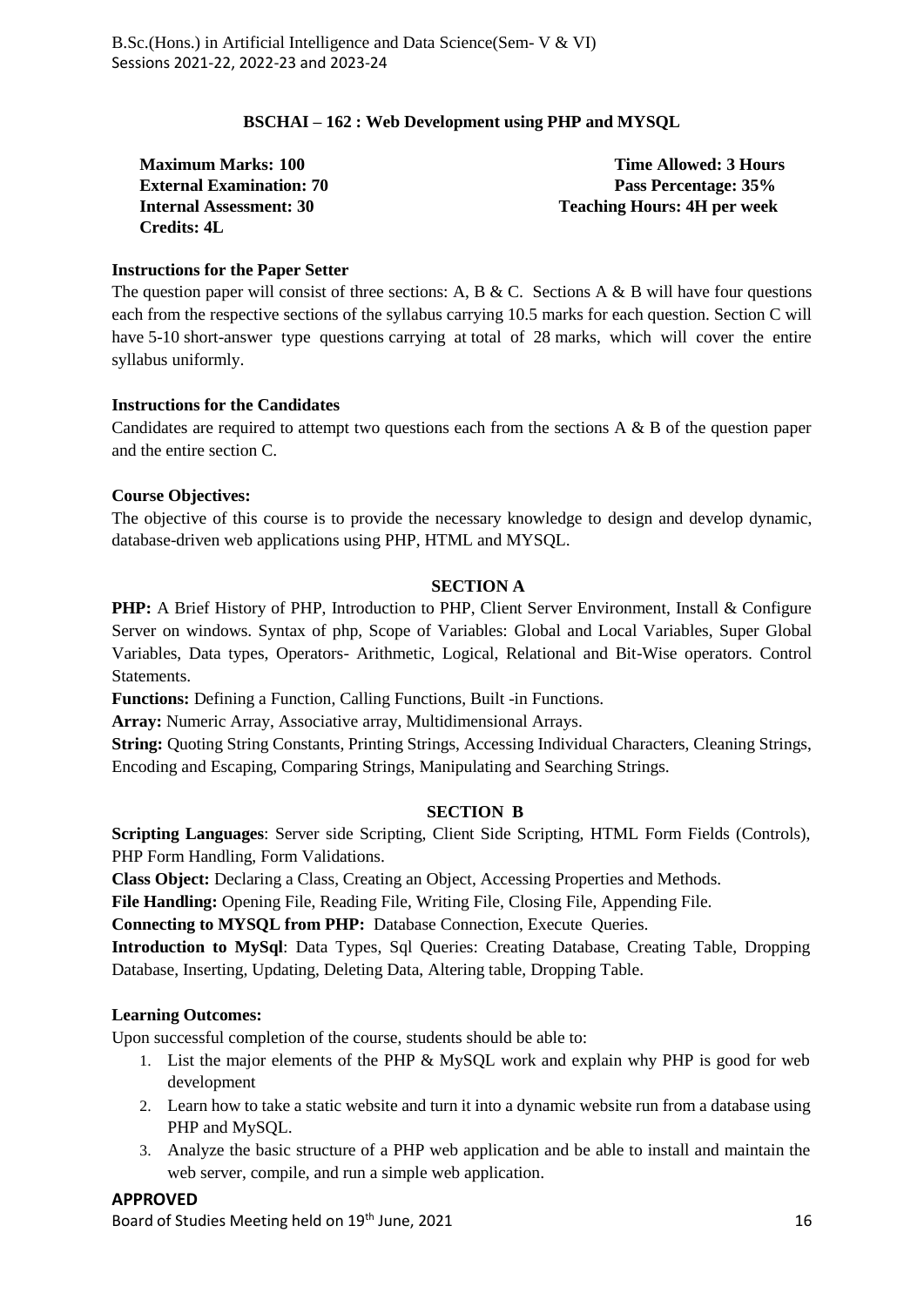- 4. Learn how databases work and how to design one, as well as how to use php MyAdmin to work with MySQL.
- 5. Learn different ways of connecting to MySQL through PHP, and how to create tables, enter data, select data, change data, and delete data. Connect to SQL Server and other data sources.

- 1. Robin Nixon, Learning PHP, MySQL, and JavaScript, Shroff/O'Reilly.
- 2. Raj Kamal, Internet and Web Technologies, Tata McGraw-Hill.
- 3. Matt Zandstra, Sams Teach Yourself PHP in 24 Hours, Sams Publishing.
- 4. Steven M. Schafer, HTML, CSS, JavaScript, Perl, Python and PHP, Wiley India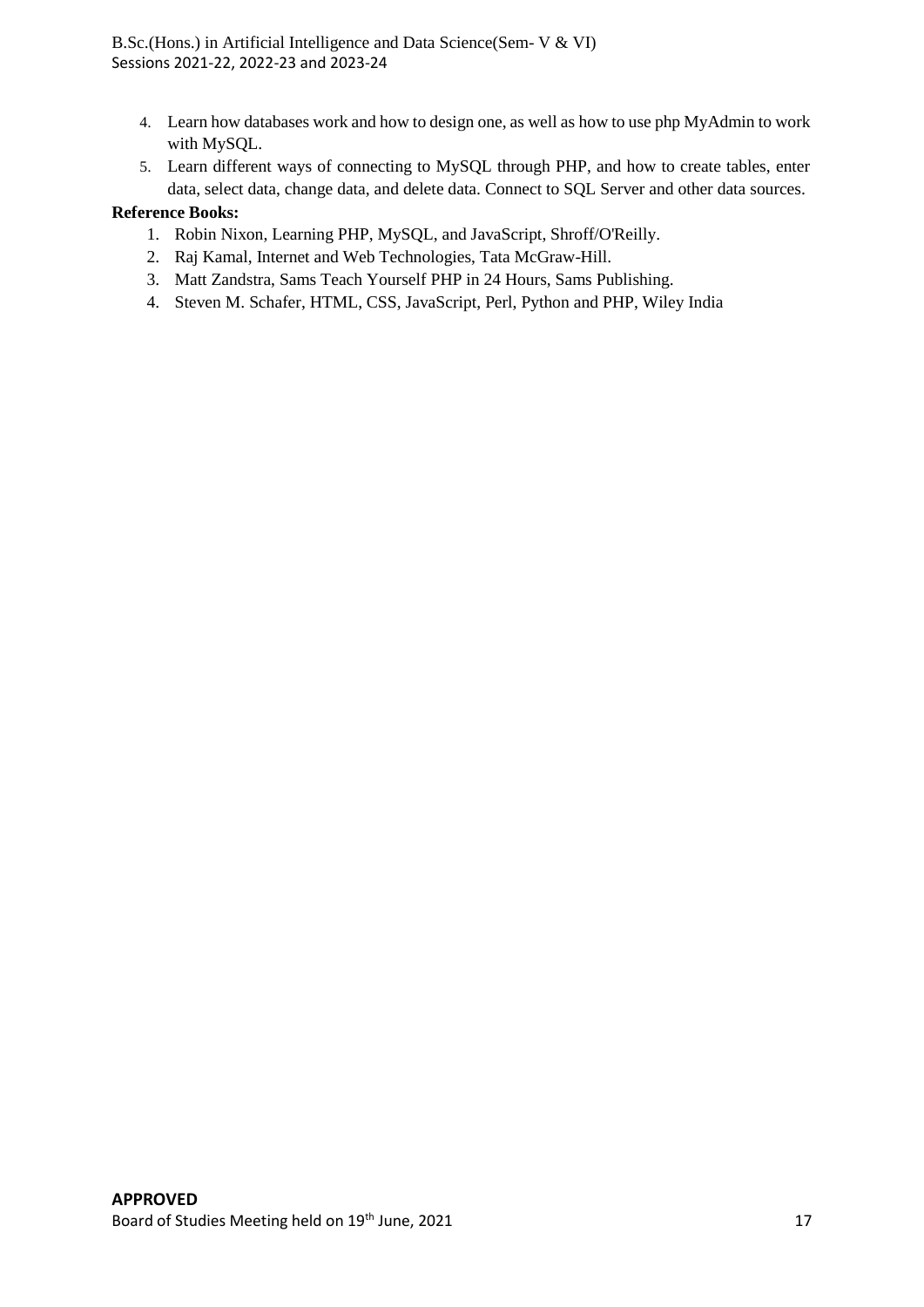#### **BSCHAI – 163 : Cyber Security**

**Credits: 5L+1T**

**Maximum Marks: 100 Time Allowed: 3 Hours External Examination: 70 Pass Percentage: 35% Internal Assessment: 30 Teaching Hours: 4H per week**

#### **Instructions for the Paper Setter**

The question paper will consist of three sections: A, B & C. Sections A & B will have four questions each from the respective sections of the syllabus carrying 10.5 marks for each question. Section C will have 5-10 short-answer type questions carrying at total of 28 marks, which will cover the entire syllabus uniformly.

#### **Instructions for the Candidates**

Candidates are required to attempt two questions each from the sections  $A \& B$  of the question paper and the entire section C.

#### **Course Objectives:**

- 1. To make students familiar with the fundamental concepts of computer ethics.
- 2. To know the linkage between computer, professional, philosophical ethics and decision making.
- 3. To give emphasis on how cyber security operations are carried out.
- 4. To introduce the linkage between technology, law and ethics and IT Act.

#### **Section A**

**Introduction to Cyber Security:** Basic Cyber Security Concepts, layers of security, Vulnerability, threat, Harmful acts, Internet Governance – Challenges and Constraints, Computer Criminals, CIA Triad, Assets and Threat, motive of attackers, active attacks, passive attacks, Software attacks, hardware attacks, Cyber Threats-Cyber Warfare, Cyber Crime, Cyber terrorism, Cyber Espionage, etc., Comprehensive Cyber Security Policy.

**Cyberspace and the Law :** Introduction, Cyber Security Regulations, Roles of International Law. The INDIAN Cyberspace, National Cyber Security Policy.

#### **Section B**

**Cybercrime: Mobile and Wireless Devices:** Introduction, Proliferation of Mobile and Wireless Devices, Trends in Mobility, Credit card Frauds in Mobile and Wireless Computing Era, Security Challenges Posed by Mobile Devices, Registry Settings for Mobile Devices, Authentication service Security, Attacks on Mobile/Cell Phones, Organizational security Policies and Measures in Mobile Computing Era, Laptops.

**Privacy Issues: Basic Data Privacy Concepts:** Fundamental Concepts, Data Privacy Attacks, Data linking and profiling, privacy policies and their specifications, privacy policy languages, privacy in different domains- medical, financial, etc.

#### **Learning Outcomes:**

After completion of this course the student will be able to:

- 1. Understand the fundamental concepts of computer ethics.
- 2. Know the linkage between computers, professional, philosophical ethics and decision making.
- 3. Develop the concepts in computer forensics.
- 4. Understand how cyber security operations are carried out.
- 5. Understand the linkage between technology, law and ethics and IT Act

#### **APPROVED**

Board of Studies Meeting held on 19<sup>th</sup> June, 2021 18 and the studies of the studies of the studies of the studies of the studies of the studies of the studies of the studies of the studies of the studies of the studies of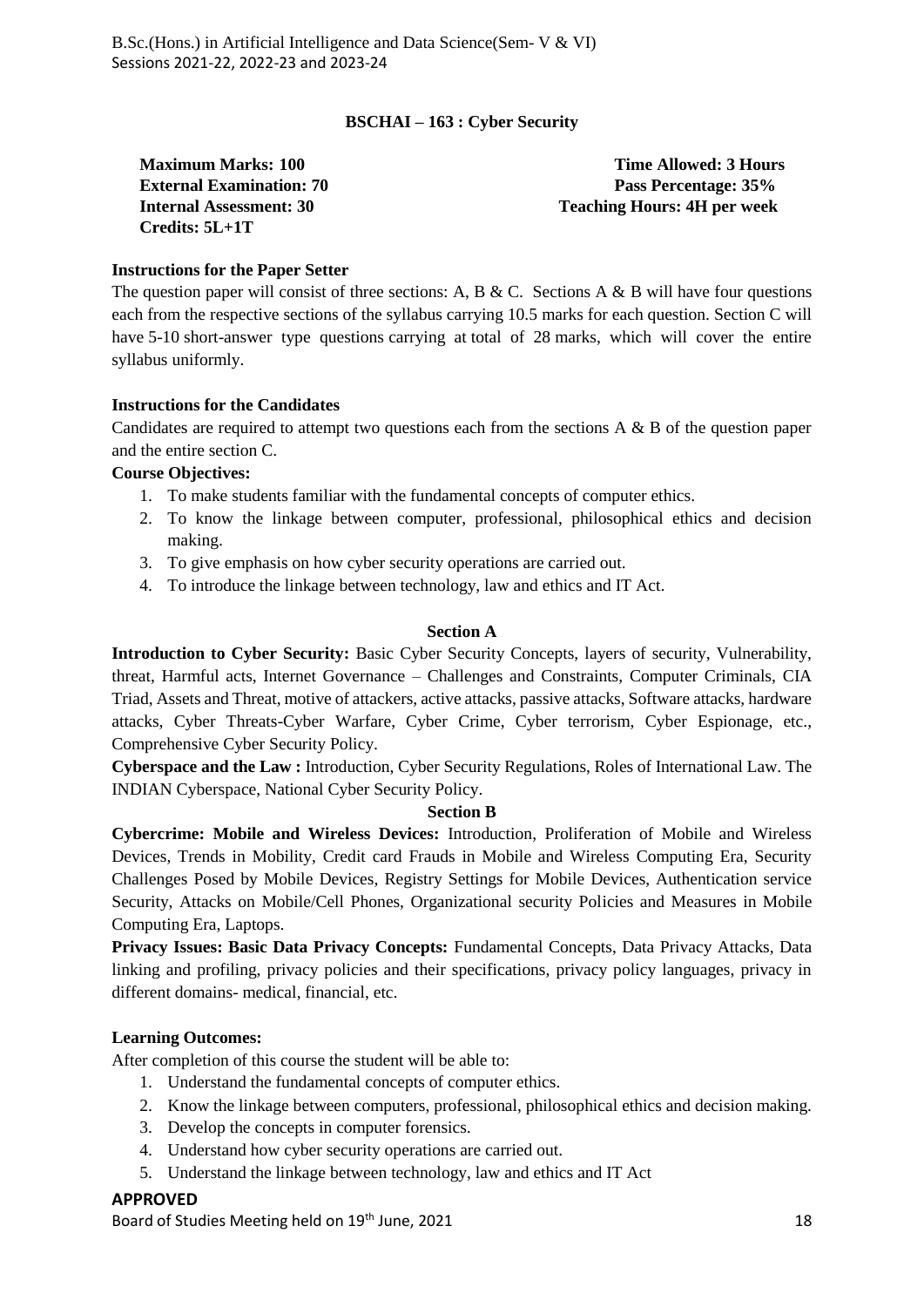#### **TEXT BOOKS:**

1. Nina Godbole and SunitBelpure, Cyber Security Understanding Cyber Crimes,Computer Forensics and Legal Perspectives,Wiley 2. B.B.Gupta,D.P.Agrawal,HaoxiangWang,ComputerandCyberSecurity:Principle s, Algorithm, Applications, and Perspectives, CRC Press, ISBN 9780815371335,2018.

#### **REFERENCES:**

- **1.** Cyber Security Essentials, James Graham, Richard Howard and Ryan Otson, CRC Press.
- **2.** Introduction to Cyber Security, Chwan-Hwa(john) Wu,J. David Irwin, CRC Press T&FGroup.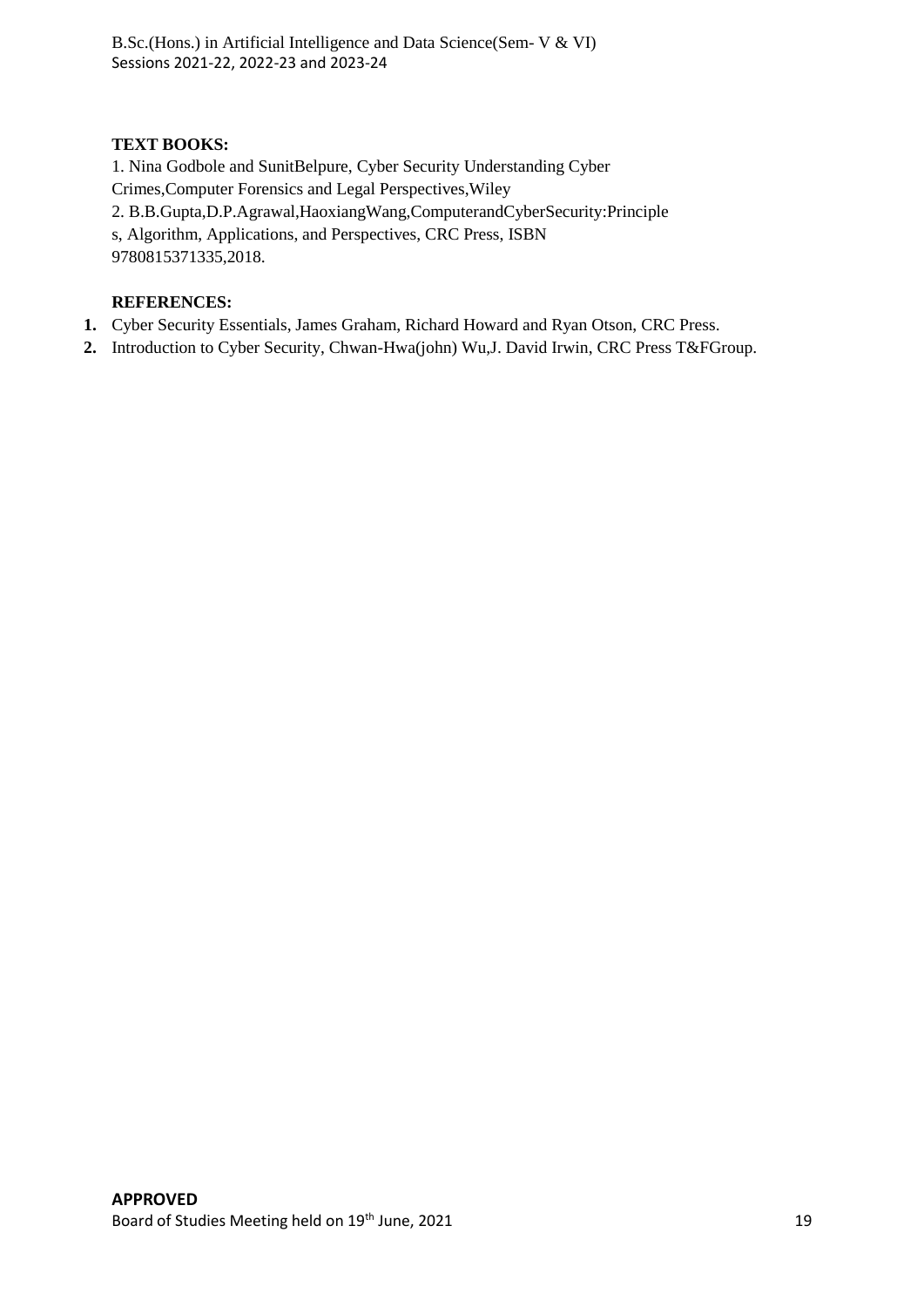#### **BSCHAI – 164 : Software Lab-III(Based on BSCHAI-161)**

**Maximum Marks: 100 Time Allowed: 3 Hours Credits: 2P**

**External Examination: 70 Pass Percentage: 35% Internal Assessment: 30 Teaching Hours: 4H per week**

This course will mainly comprise of exercises on the basis of the following theory paper BSCHAI-161: **Big Data Analysis and Visualization**.

**\*The splitting of marks is as under: Maximum Marks for Continuous Assessment: 30 Maximum Marks for University Examination: 70**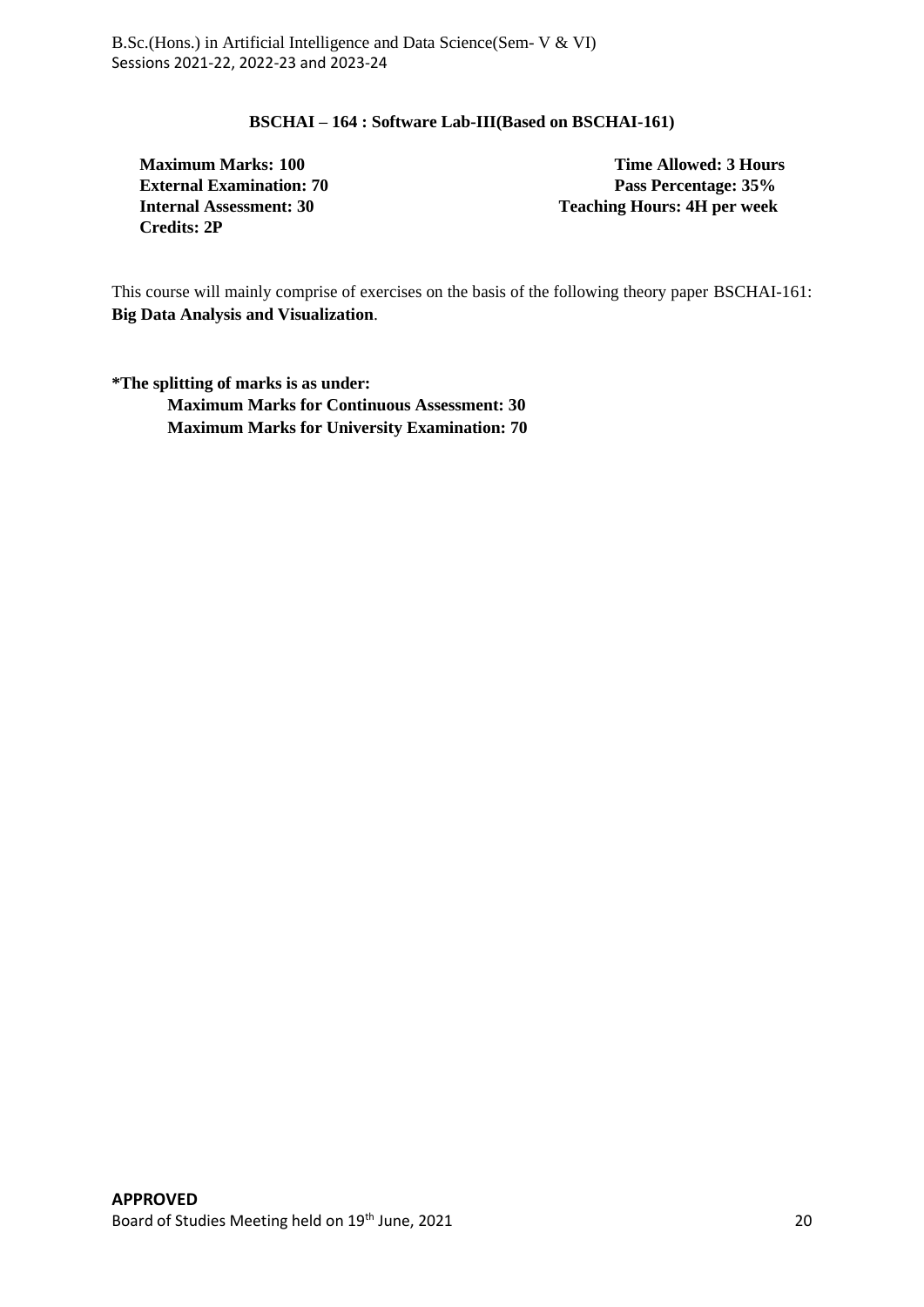#### **BSCHAI – 165 : Software Lab-IV (Based on BSCHAI-162)**

**Credits: 2P**

**Maximum Marks: 100 Time Allowed: 3 Hours External Examination: 70 Pass Percentage: 35% Internal Assessment: 30 Teaching Hours: 4H per week**

This course will mainly comprise of exercises on the basis of the following theory paper BSCHAI-162: Web Development using PHP and MYSQL

Students are required to do followings:

**Lab Assignments** - Installing and Configuring PHP on Windows, Installing web site on web server-Apache, WAMP. HTML tag based, Advanced HTML based, Database, Simple PHP, Advanced PHP, HTML-DBMS-PHP, Dynamic Web Pages/Sites. Creation of Web pages using HTML, DHTML.

Creation of Web pages using JavaScript.

Creating web pages using PHP.

#### **Programs:**

- 1. Write a program to print any text in PHP.
- 2. Write a program to print the data types of PHP i.e. using String, Integer, Floating point numbers, Boolean, Array, Object, NULL.
- 3. Write a program of arithmetic operators.
- 4. Write any program of using conditional Statements.
- 5. Write a program to implement switch case in PHP.
- 6. Write a program to add two numbers using functions.
- 7. Write a program to implement while loop .
- 8. Print different values using for each loop.
- 9. Create a Date From a String With PHP strtotime() function
- 10. Write a program to open, read and close file in PHP.
- 11. Write a function to connect and create database using PHP.
- 12. Write a program to implement mail function.
- 13. Write a program to implement WHERE clause in php MySQL?
- 14. Write a program to implement file upload using PHP.
- 15. Write a program to start, store and delete session variable.

- 1. WAMP Tools, LAMP Tools,
- 2. Apache Web Server, PHP compiler